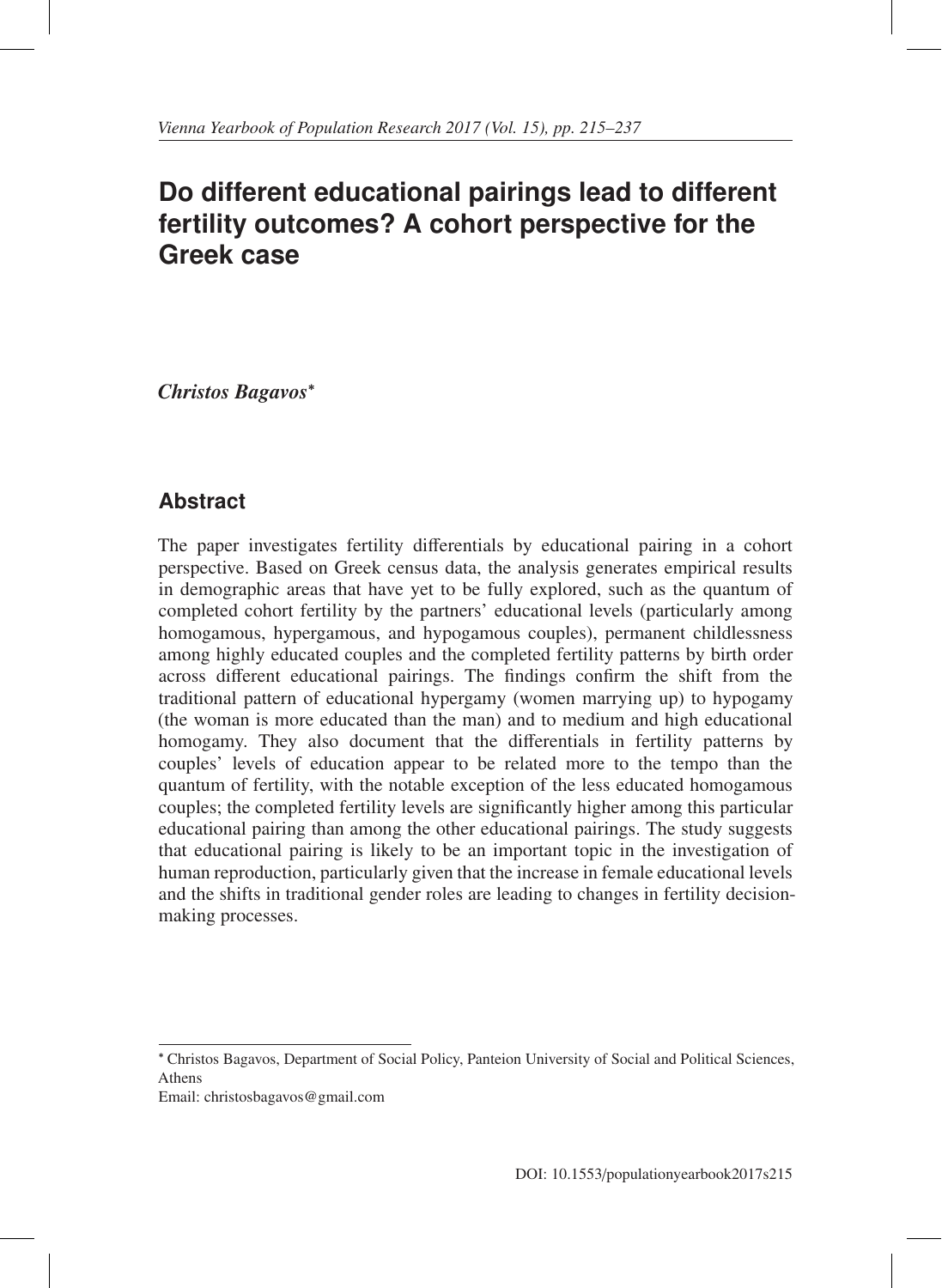## **1 Introduction**

Education has long been seen as playing a significant role in shaping fertility outcomes, and has been characterised as a main determinant of economic wellbeing later in life (Thomson et al. 2013). In both the micro-economic model introduced by Becker's New Home Economics (Becker 1960) and the cultural approaches to fertility that focused on the role of education in the diffusion of new values and ideas (Lesthaeghe 1995), it was argued that the educational gradient is closely associated with fertility tempo and quantum, and especially with persistent differentials in fertility outcomes (Sobotka et al. 2015; Wood et al. 2014). Scholars have also asserted that education is linked to fertility through mechanisms related to field-specific socialisation and self-selection (Hoem et al. 2006; Van Bavel 2010). Indeed, educational orientation has been shown to affect the type and the sector of employment individuals choose, and is thus linked to differences in the earning potential and reproductive behaviour of individuals.

In the existing literature, the dimensions of the association between education and fertility mentioned above have mainly been investigated among women, and especially among highly educated women. By contrast, there is relatively little demographic research on this relationship among men. The limited empirical findings on this issue suggest that the negative association between education and fertility does not vary by gender (Zhang 2011), but that men and women with similar educational levels have different fertility rates (Nisén et al. 2014) and different patterns of childlessness (Kravdal and Rindfuss 2008). It has also been shown that the association between the long-term changes in the TFR and the trends in education-specific fertility levels differ between men and women (Tragaki and Bagavos 2014).

In addition, even though it is widely accepted that interactive processes among partners are significant determinants of fertility behaviour, only a few empirical studies have looked at the question of how partners' educational levels interact with their fertility outcomes. Most of these studies examined fertility differentials between educationally homogamous and heterogamous couples, based on the theoretical assumption—and, to a lesser extent, empirical evidence—that the former tend to have more children than the latter (Corijn et al. 1996; Huber and Fieder 2011; Mascie-Taylor 1986; Testa et al. 2014; Thomson 1997). The relatively recent reversal of the gender gap in education, or the increase in the number of highly educated women resulting from the growth in female participation in higher education (Grow and Van Bavel 2015; Van Bavel 2012; Esteve et al. 2012), has led scholars to develop a renewed interest in investigating the question of how the educational attainment of couples shapes their fertility behaviour (Nitsche et al. 2015). It is important to note that this reversal has been accompanied by significant shifts in patterns of assortative mating, whereby women are increasingly likely to be in either a hypogamous relationship in which the woman is more educated than her partner, or in a homogamous relationship in which both partners are highly educated. It follows that the transition from the traditional pattern of women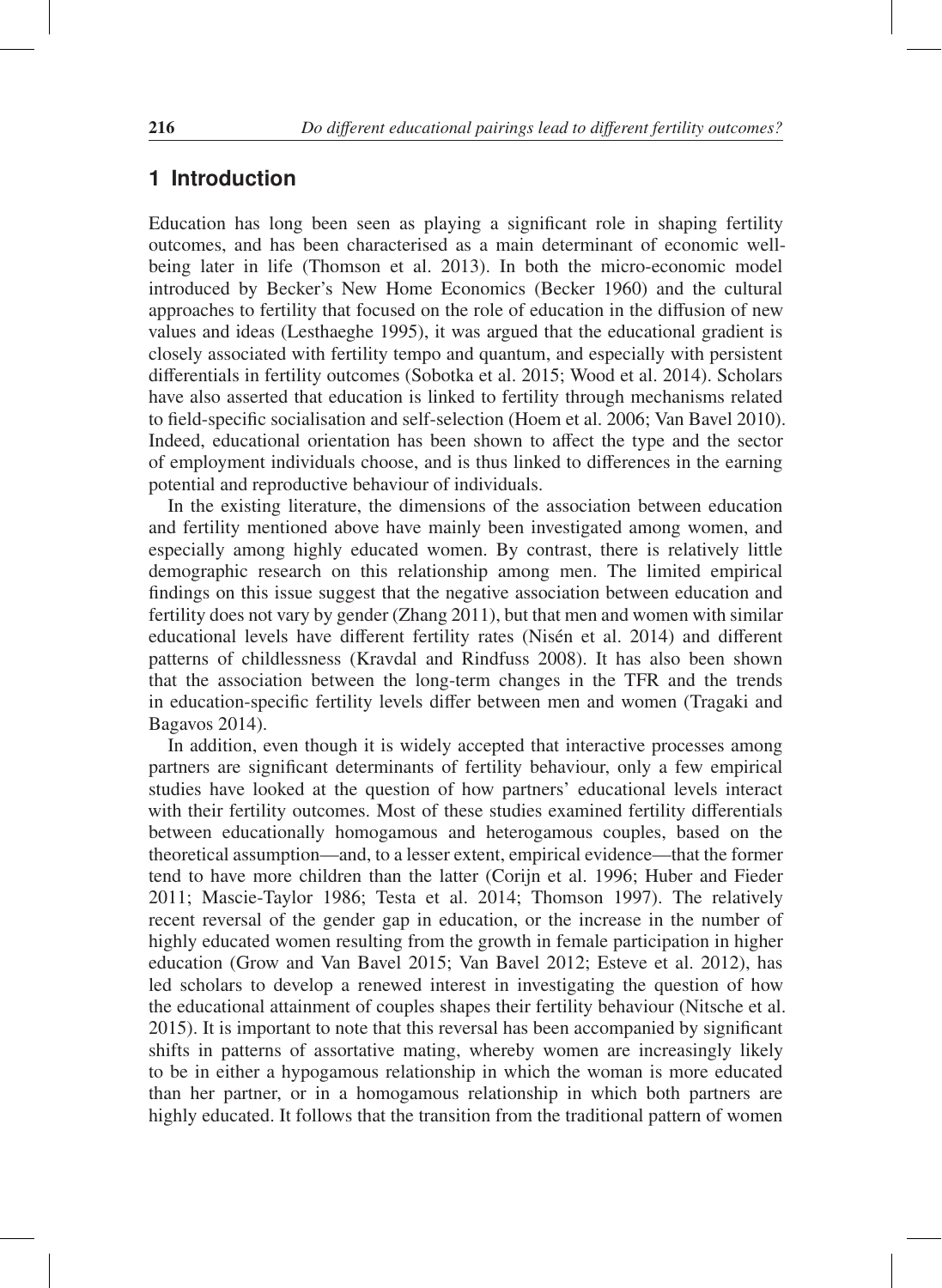'marrying up' (i.e., forming a hypergamous relationship in which the male partner is more educated than the female partner) to the more recent pattern of women 'marrying down' (i.e., forming a hypogamous relationship) affects the bargaining power and the decision-making processes of the partners regarding employment, financial resources, and the division of family work by gender. These shifts may in turn be expected to influence fertility.

We have two main motivations for conducting our study. First, given that in Greece men and women with similar educational levels have different fertility rates (Bagavos and Tragaki 2014), it is likely that education is related not only to varying patterns of union formation, but to varying patterns of fertility behaviour among couples. Second, the increase in women's educational levels over the last 30 years has modified family formation patterns in Greece. This trend is likely to affect fertility in two main ways. First, it could have a 'compositional' effect on overall fertility levels, as the relative shares of homogamous and heterogamous couples change. Second, it implies a shift away from hypergamous relationships (in which the man is more educated) and towards hypogamous relationships (in which the woman is more educated), and an increase in the educational levels of homogamous couples. If these developments lead to an increase in women's bargaining power, they could affect decisions made at the couple level regarding labour market participation and the timing and quantum of fertility, and the differences in the fertility levels of various educational pairings. Thus, in this paper we seek to analyse the differences in the fertility levels of homogamous and heterogamous (hypergamous/hypogamous) couples, as well as fertility differentials among educationally homogamous couples. Investigating these questions can help us gain a better understanding of the relationship between education and fertility in Greece. Our study thus extends existing analyses of the association between various educational pairings and fertility outcomes by educational level (Rendall et al. 2010), educational field (Bagavos 2010), and male educational attainment (Tragaki and Bagavos 2014).

In our study, we use data on cohorts born between 1945 and 1969 to analyse various aspects of couples' fertility patterns from a cohort perspective. In particular, we examine the timing of entry into parenthood; the probability of having a first, a second, and a third birth; the level of completed fertility; and the effective reproductive lifetime, or the difference between the mean ages at the last and the first birth. While this is largely an explorative and descriptive exercise, it provides new insights into how couples' educational levels interact with fertility tempo and quantum. Thus, our analysis generates empirical results in demographic areas that have yet to be fully explored, such as the quantum of completed cohort fertility by the partners' educational levels (particularly among homogamous, hypergamous, and hypogamous couples), permanent childlessness among highly educated couples (and not just among highly educated women), and the completed fertility patterns by birth order across different educational pairings.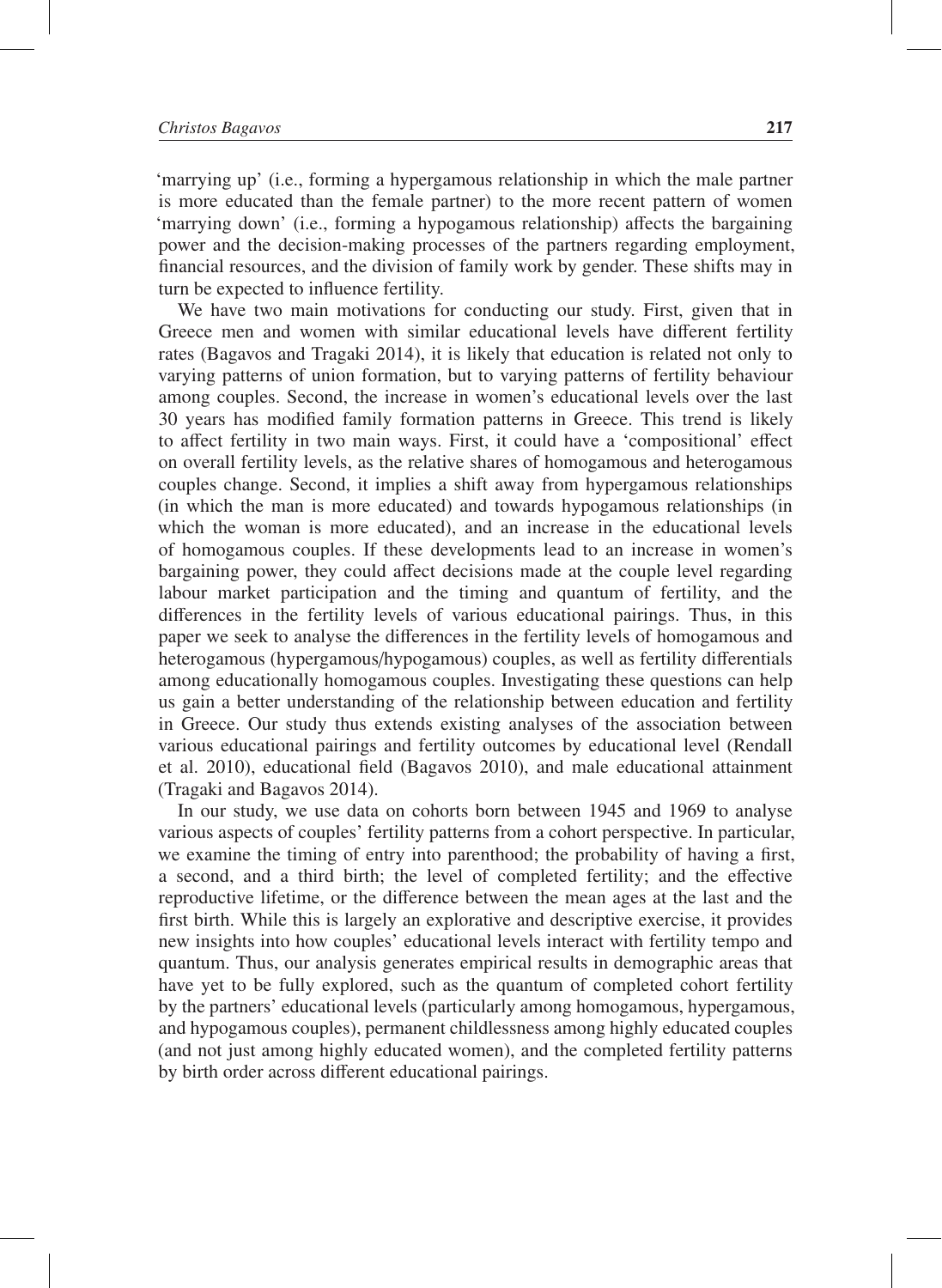## **2 Theoretical considerations, empirical findings, and the Greek context**

Educational homogamy is expected to result in higher fertility than educational heterogamy. It is generally assumed that the partners in an educationally homogamous relationship are likely to have similar values (Corijn et al. 1996). In addition, as educational homogamy appears to facilitate agreement and understanding between the partners, these couples are likely to have shared goals (Thomson 1990) and similar lifestyles (Kalmijn 1991). If these arguments are correct, we can expect to find that fertility levels differ not just between homogamous and heterogamous couples, but across homogamous couples (Corijn et al. 1996). Whether the partners in a couple have common values might affect their fertility, but educationally homogamous couples do not necessarily have higher fertility levels than heterogamous couples. For example, if less educated homogenous couples share an orientation towards traditional values whereas highly educated homogenous couples embrace modern, individualistic values; then the former group of couples may be expected to have higher fertility than the latter group of couples.

Highly educated homogamous couples are also predicted to have low fertility levels by micro-economic models of fertility (Becker 1993). If the partners in a couple try cope with the problem of forgone earnings related to the decision to have a (or an additional) child by choosing to specialise in paid work or childrearing tasks, then an increase in the woman's educational gradient, and thus in her earning potential, leads to lower specialisation gains associated with marriage, and to lower fertility. This is particularly likely to be the case if the partners are both highly educated. By contrast, models that focus on the advantages of pooling resources (Oppenheimer 1997) have questioned the specialisation model, and have emphasised the increasing importance of dual-earner couples. These approaches have suggested that, compared to male-breadwinner couples, dual-earner couples are more flexible and are better able to adapt to labour market challenges; thus, among these couples the returns to marriage do not necessarily decline as the partners become more similar in their earning potential. This theory predicts that, compared to their less educated counterparts, couples in which both partners are highly educated may be expected place a similarly high value on gender equality, and to have more stable employment situations that help them cover the costs of childrearing. Thus, highly educated couples would be expected to have higher fertility than less educated couples (Nitsche et al. 2015; Dribe and Stanfors 2010).

The argument that educationally homogamous couples have higher fertility than educationally heterogamous couples has, however, been challenged by microeconomic and bargaining models of fertility. According to one micro-economic perspective, hypergamous couples are expected to have higher fertility than other couples because the man is likely to specialise in paid work while the woman is likely to specialise in childrearing tasks. However, bargaining approaches have posited that educationally homogamous and heterogamous couples will differ in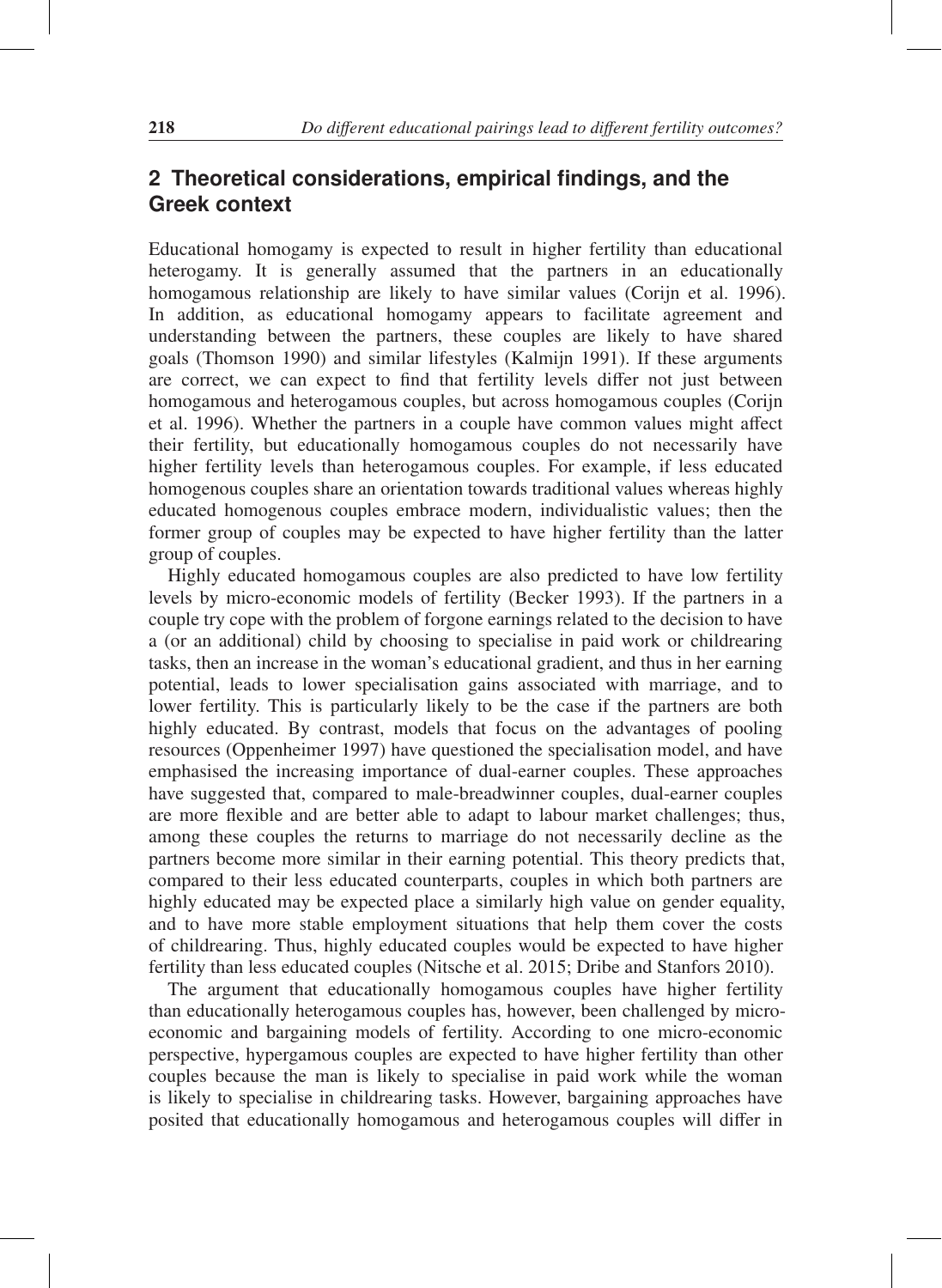their fertility levels because they differ in their fertility decision-making processes (Nitsche et al. 2015; Neyer et al. 2013; Hener 2010). For example, Thomson has argued that there is a 'power rule' in fertility decision-making (Thomson 1990), whereby a woman who has an equal or a larger share of the resources in her partnership is better able to cope with the conventional gender division of domestic work by bargaining for either more help with these tasks from her (male) partner, or for purchasing support from the market. Thus, this woman may be expected to have higher fertility than a woman whose partner has more resources than she does (Nitsche et al. 2015). Accordingly, as the female partner's bargaining power is highest among hypogamous couples (Klesment and Van Bavel 2015), these couples are expected to have higher fertility than other educational pairings.

The association between couples' educational levels and fertility outcomes can also be investigated with respect to changes in gender roles. Indeed, a number of scholars have argued that gender egalitarianism is particularly relevant for high fertility (Esping-Andersen and Billari 2015; Neyer et al. 2013; McDonald 2000a). If both of the partners in a couple are highly educated, they are likely to have similar views on gender equality and to place a high value on equal gender roles—and are thus expected to have higher fertility than other couples (Nitsche et al. 2015). However, gender equality is a complex and multi-dimensional issue. Fraser (1994), McDonald (2000a, 2000b), and, more recently, Neyer et al. (2013) pointed out that there is a distinction between gender equality and gender equity: the former refers to gender differences in domains like work, education, family, and childrearing tasks; while the latter refers to perceptions of fairness and opportunities (Esping-Andersen and Billari 2015). Although gender equity is considered to be more relevant for fertility than gender equality, gender equity can be difficult to measure. Thus, gender equality is often used as a surrogate predictor for fertility levels. However, the decision to use indicators of gender equality to measure how gender equity shapes fertility outcomes has resulted in inconclusive findings. This is primarily because most analyses do not consider all three dimensions of gender equality—namely, employment, financial resources, and family work—that contribute to the ability to maintain a household, the degree of agency, the capacity to choose, and the degree of gender equity in household and care work (Neyer et al. 2013). It follows that although the increase in the proportion of women who are highly educated could be seen as a driving force in the trend towards more equal gender roles, it does not necessarily lead to higher fertility. In fact, adopting gender-egalitarian practices seems to be a necessary precondition for reaching an adequate degree of gender equity, and therefore for achieving relatively high fertility levels. In other words, although highly educated homogamous couples are more likely than other educational pairings to place a high value on equal gender roles, highly educated partners might still have relatively low fertility until 'gender egalitarianism has achieved dominant normative status' (Esping-Andersen and Billari 2015) among these couples. This dominant normative status with respect to gender egalitarianism probably applies to the dual-career or 'power' couples (Dribe and Stanfors 2010) who have been shown to be more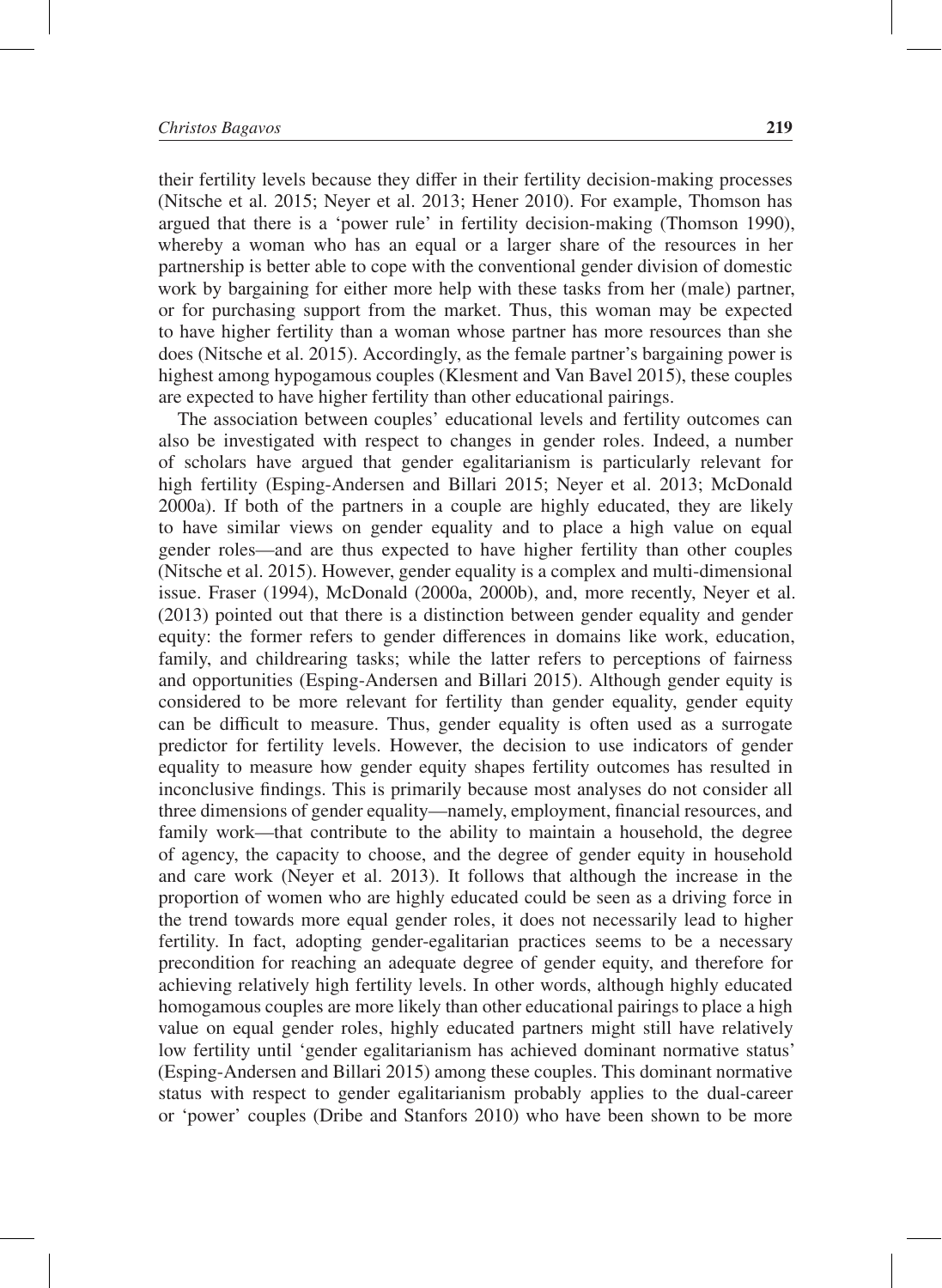likely to continue having children and to be less likely to separate than simple dual-earner highly educated couples or other educational pairings. In addition, even if educationally homogamous couples have convergent marketable skills—which, according to Becker (1960, 1993), implies lower returns to marriage—differences in fertility may persist among these couples. In particular, differences in the fertility levels of highly and less educated homogamous couples are less likely to be attributable to differences in rational choices than to differences in perceptions of gender inequality; i.e., unequal gender roles may be seen as fair and just by less educated couples, but as unfair and unjust by highly educated couples.

Empirical studies on the interactions between couples' educational levels and fertility outcomes have generated mixed results, which suggests that these interactions are subject to specific dimensions related to parity, birth cohort, the social context in which childbearing occurs, and the definitions of educational groups. In particular, it has been found that the female partner's educational attainment is more relevant than that of her male partner for parenthood in Germany (Bauer and Jacob 2009) and for completed fertility in the USA (Sorenson 1989). In addition, Mascie-Taylor (1986), using British data, found that educationally homogamous couples have a higher rate of completed fertility than educationally heterogamous couples. By contrast, it has been shown that highly educated homogamous couples have a lower probability of parenthood (Bauer and Jacob 2009) and a greater tendency to delay their first birth (Corijn et al. 1996) than less educated homogamous couples in Germany and in the Netherlands and Flanders, respectively. It has further been shown that highly educated homogamous couples are less likely than hypogamous couples to remain childless, but that they are less likely to become parents than hypergamous couples in Germany (Wirth 2007, cited by Nitsche et al. 2015). For Sweden, Dribe and Stanfors (2010) found that 'power couples'—or couples in which both partners are highly educated and have high-powered careers—are considerably more likely than other educational pairings to continue having children after they have had a first child. In a recent crosscountry study, Nitsche et al. (2015) found that in many countries, highly educated homogamous couples are more likely to delay the transition to parenthood and to have a second or a third child than either hypogamous couples (in which the female partner is more educated) or hypergamous couples (in which the male partner is more educated). In short, even if the distinction between the timing- and the quantum-related effects on fertility of couples' educational levels are not always obvious, there is clear empirical evidence that different educational pairings are associated with different fertility outcomes.

The existing empirical findings also suggest that whether the male or the female partner's educational level has a greater impact on fertility decision-making and fertility outcomes strongly depends on country-specific social and institutional factors. Among the birth cohorts in Greece who are the focus of our study, the trends towards rising female educational levels and the reversal of gender inequality in education have not necessarily translated into gender balance in labour market participation or in the division of family and household tasks. Over the past 20 years,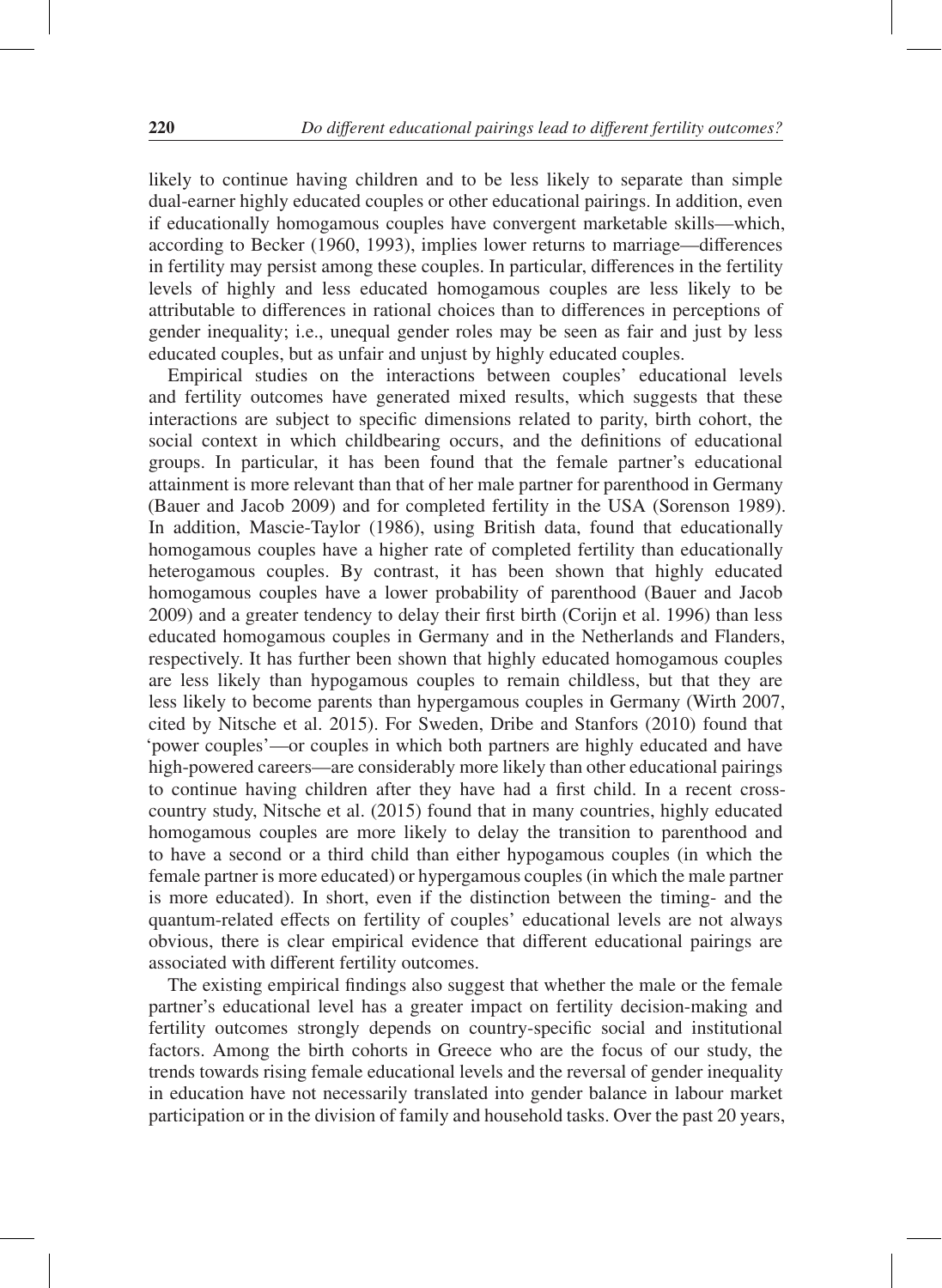the employment rates of highly educated Greek women have remained lower than those of highly educated Greek men, and have not differed significantly from those of men with low or medium levels of education (Bagavos and Tragaki, 2014). In addition, employment rates and educational levels in Greece have different associations with period fertility depending on gender. While employment seems to be a precondition for fatherhood regardless of the man's educational level, nonemployment is linked with higher fertility among women, and particularly among women with low or (to a lesser extent) medium levels of education (Bagavos and Tragaki 2014). The amount of time individuals spend on household tasks also varies considerably by gender. In their study of Labour Force Survey (LFS) data on the reasons for inactivity by age and sex in Greece, Lagoudakou and Bagavos (2016) found that a girl who is currently age 15 is expected to spend 10 years of her total life expectancy performing household and family tasks, whereas the corresponding figure for a boy of the same age is only one year. Differences in institutional contexts are also linked to differences in fertility levels. Rendall et al. (2010) noted that in Greece, the timing and the quantum of first childbearing differs markedly by female educational level, with the gap being especially large between women with high and low levels of education. They attributed these patterns to the family policy regime in Greece, which makes it difficult for women to combine employment and motherhood.

We refer to these contextual factors in formulating hypotheses regarding couples' expected fertility outcomes depending on the partners' educational levels in Greece. In line with several previous studies, we might expect to find that educationally homogamous couples tend to have more children than educationally heterogamous couples. However, the social and institutional contexts in Greece could imply that there are pronounced fertility differentials across homogamous couples, and especially between those with low and high educational levels. In Greece, being in employment is more likely to be a precondition for male than for female fertility; labour market participation rates differ by gender; and female employment is negatively associated with fertility, largely because of the lack of child care. Given these conditions, less educated couples may be expected to have higher fertility than highly educated homogamous couples. Thus, among the cohorts under study, the shared goals of less educated homogamous couples might include having a relatively large number of children in a male-breadwinner family, whereas the shared goals of highly educated homogamous couples might include prioritising the labour market participation of both partners over having children. These differences in goals might also prove relevant when we compare the fertility of less educated homogamous couples with the fertility of various types of heterogamous couples, either because the partners in hypergamous couples do not have the same fertility expectations, or because even in a hypogamous couple, the woman's bargaining power remains limited given the social and institutional conditions.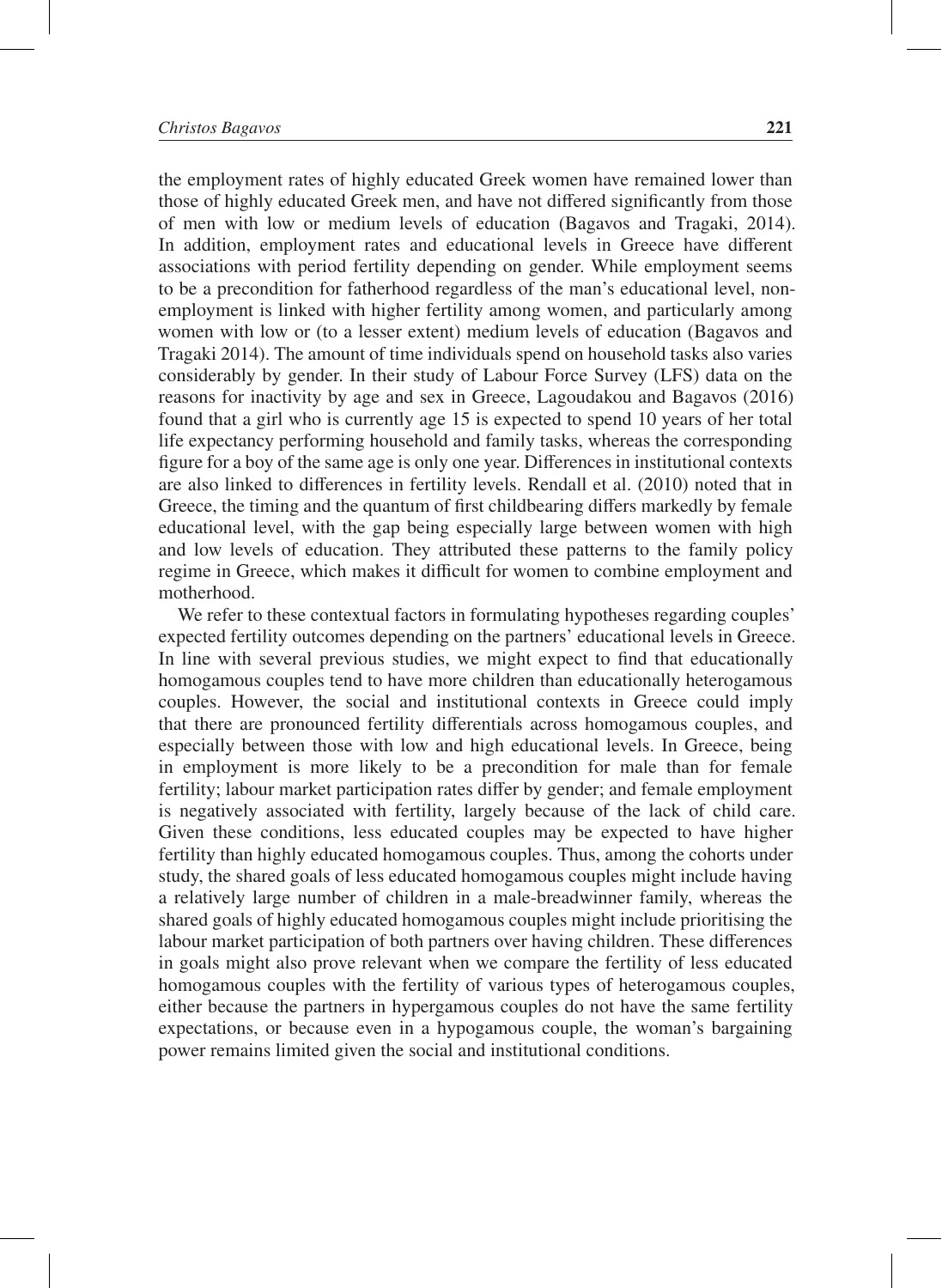### **3 Data and methods**

In this paper, we analyse fertility outcomes by couples' educational levels for fiveyear cohorts who were born in Greece between 1945 and 1969. The data on both partners' educational levels, and on each female partner's number of children ever born and ages at the birth of her first and last child, are drawn from the three most recent censuses. The census data for 1991 and 2001 were provided by Integrated Public Use Microdata Series, International (IPUMS 2015), a project dedicated to collecting and distributing census data from around the world; and the census data for 2011 came from the Hellenic Statistical Authority (EL.STAT. 2015). To avoid inconsistencies in the censoring of fertility histories, we investigated the fertility patterns of women using 1991 census data for the cohorts born between 1945 and 1949, 2001 census data for the cohorts born in the 1950s, and 2011 census data for the cohorts born in the 1960s. Thus, for all of the cohorts studied, the end of the reproductive period is set at a minimum age of 42. However, since information on the years of the first and the last birth was not available in the 1991 census, 2001 census data were used to investigate the timing of the first and the last birth for the cohorts born in 1945–49. Full population data were used for the cohorts born in the 1960s (EL.STAT. 2015: 2011 census), and census micro-data were used for the cohorts born between 1945 and 1959 (IPUMS 2015: 1991 and 2001 censuses).

We restricted our analyses to native-born women and men; i.e., to native-born couples. We imposed this restriction because we were interested in examining the association between educational attainment and fertility among couples who had attended Greek educational institutions, and who were exposed to the same country-specific contextual factors that might have shaped their fertility outcomes. In addition, using cohort data from censuses carried out in different years implicitly assumes that the population is closed during the reproductive years; an assumption that can reasonably be made for the native-born population only (Rendall et al. 2010). Finally, including only native-born couples in our study sample allows us to avoid the problem of inconsistencies in the educational levels of natives and migrants; an issue that is of particular importance in the census data (Tsimbos 2006).

Information on the educational gradient of couples was gathered from the data on the educational levels of men and women who were living as a couple at the time of the census. The term 'couples' refers to married couples (in which both partners were alive at the time of the census) and to unmarried couples who were living together at the time of the census (or 'in a consensual union' in the 2011 census). For the 2011 census, this information was provided by EL.STAT. (2015). For the 1991 and 2001 censuses, this information was accessed using the 'Attach Characteristics' option of the IPUMS (2015) data, which allowed us to attach information on the spouse to a respondent's observation<sup>1</sup>.

<sup>1</sup> We thank Tim Moreland from the IPUMS Team, who has directed our attention to this option.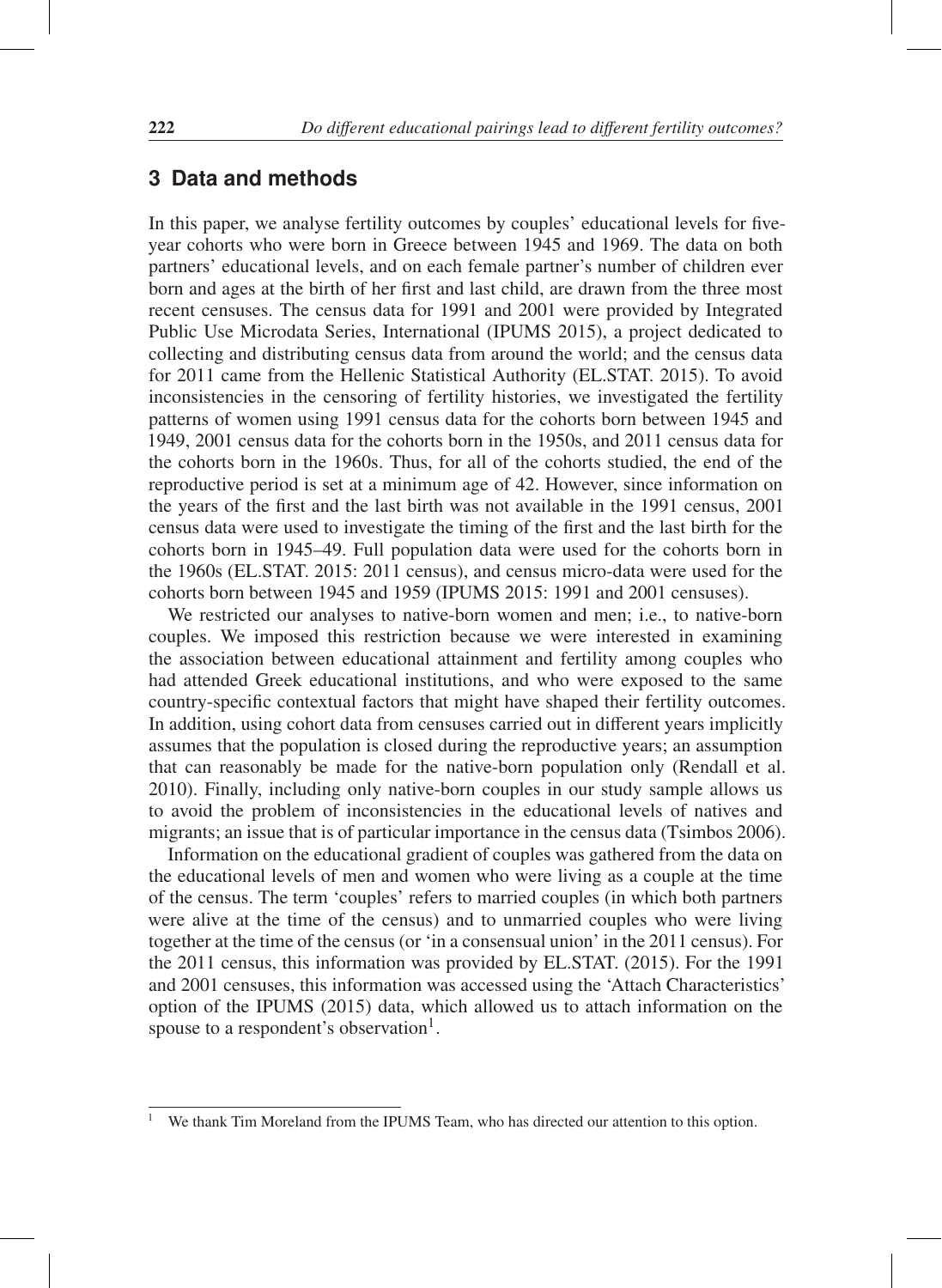A three-category educational attainment classification (low, medium, and high) based on the International Standard Classification of Education (ISCED) was applied to the male and female partners in each couple. Individuals with no education, primary education, or lower secondary education (three years after the completion of six years of primary education) were assigned to the category 'low education' (ISCED 1 or 2). Individuals with completed upper secondary or postsecondary non-tertiary education were assigned to the category 'medium education' (ISCED 3 or 4). Finally, individuals with low or high levels of tertiary education were assigned to the category 'high education' (ISCED 5 or 6).

The mean numbers of children per woman by the couples' educational levels and the female birth cohort were computed based on the reported 'number of children ever born alive'. Since this information makes it possible to discern the number of women with at least one, two, or three children, we were able to estimate first-, second- and third-birth (cumulative) probabilities for the various educational pairings and birth cohorts. For first births, we analysed the timing and quantum of entry into motherhood based on women's responses to the question on the 'year of birth of the first child'. Based on this information, we computed the first-birth probabilities by the female cohort, by age, and by the couples' educational levels. Then, using a first birth life table (Rendall et al. 2010; Chen and Morgan 1991), we converted these probabilities (hazards) into cumulative proportions of women in the female cohort and couples' educational clusters for having a first birth by given ages (cumulative first birth probabilities). The 'year of birth of the last child' was also used to compute the effective reproductive lifetime—estimated by the difference between the mean ages at the last and the first birth—by birth cohorts and educational pairings.

In our paper we opted to use a cohort approach that allowed us to estimate the real completed fertility of several birth cohorts. But because the respondents were asked retrospectively about their number of children ever born the main implication of this choice is that it was not easy to link socio-economic factors with fertility behaviour at the time when it actually occurred. While this shortcoming might be considered of limited importance when examining the impact of a long-standing individual characteristic like educational level, it is likely to be more relevant when studying the effects of other characteristics such as the timing and duration of participation in the labour market. Our choice of methodological approach has to be seen in relation to the census data used in our analysis. Incomplete counts and misstatements in reconstructing individual (in our case cohort) histories are the most common problems that can arise when using census data to study fertility outcomes. Incomplete counts are related to errors of omission (children who died or left home, children born of a husband other than the current husband, and children given away for adoption) and to errors of inclusion (foetal deaths reported as children who died in infancy, children born to another wife of the current husband, and adopted children). Misstatements in reconstructing birth cohort histories may also be related to mortality and to international migration. Nevertheless, our use of data derived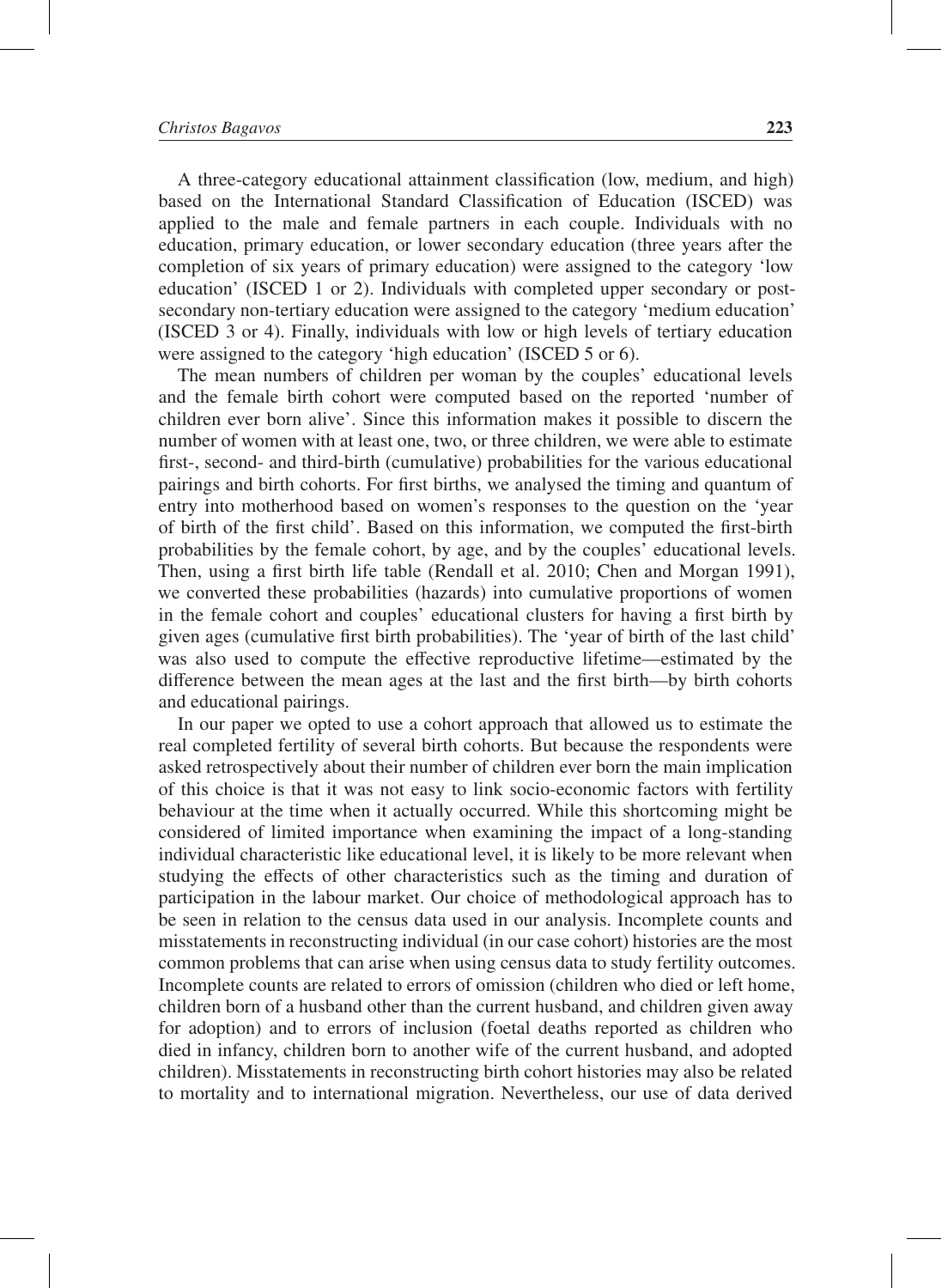from successive censuses greatly mitigates these potential drawbacks and allows us to assume that our descriptive analysis is based on reasonably sound data.<sup>2</sup>

Another important issue that arises when using census data to study fertility outcomes is how to deal with factors such as remarriage, cohabitation, divorce, stepparenting and adoption. Indeed, the potentially distorting effects of these factors raise the question of whether census data are appropriate for examining couples' fertility outcomes. We argue that these factors do not affect the accuracy of our data since they are of limited importance during the period of study; thus, we assume that our data largely reflect first partnerships. It should be noted that in Greece, cohabitation status has only very recently been recognised by law (2009). While this status was taken into account in the 2011 census data, cohabitation remains rare in Greece. Similarly, rates of divorce and remarriage—and thus of step-parenting have been very low in Greece. According to census data the proportion of Greek women aged 30–49 who are divorced remains small, having increased from 2% in 1991 to just 6% in 2011. Moreover, rates of adoption are low in Greece, as the process of adoption is governed by court orders that require prospective parents to meet a number of financial and socio-economic criteria.

## **4 Results**

In the following, we present our results on fertility levels and trends by couples' educational levels for five-year age groups of the 1945–69 birth cohorts. The educational pairings of homogamous couples are presented for couples with low, medium, and high levels of education. The remaining six categories of educationally heterogamous couples are classified according to whether they are hypergamous (the man is more educated) or hypogamous (the woman is more educated). In addition, we provide more detailed results by single cohort and for each of the nine educational pairings in Appendix A.1.

Before presenting our descriptive results, we should point out that they might be subject to certain selection biases: i.e., individuals are selected into entering a partnership and parenthood, and are also selected as they choose to stay in a partnership. The results presented below should therefore be interpreted with these potential biases in mind. We first compare changes in couples' distributions by the partners' educational levels across cohorts (Table 1). It is clear that these developments are heavily influenced by the increasing female education gradient, which implies that the proportions of women with low levels of education were decreasing, while the proportions of women with medium and high levels of

<sup>&</sup>lt;sup>2</sup> In order to estimate how these drawbacks can affect our results we also estimated fertility outcomes by the partners' educational levels for the birth cohorts 1945–49 and 1950–59 using data from the 2001 and 2011 censuses and from the 1991 and 2001 censuses, respectively. Based on this analysis, we concluded that the differences were of extremely limited importance.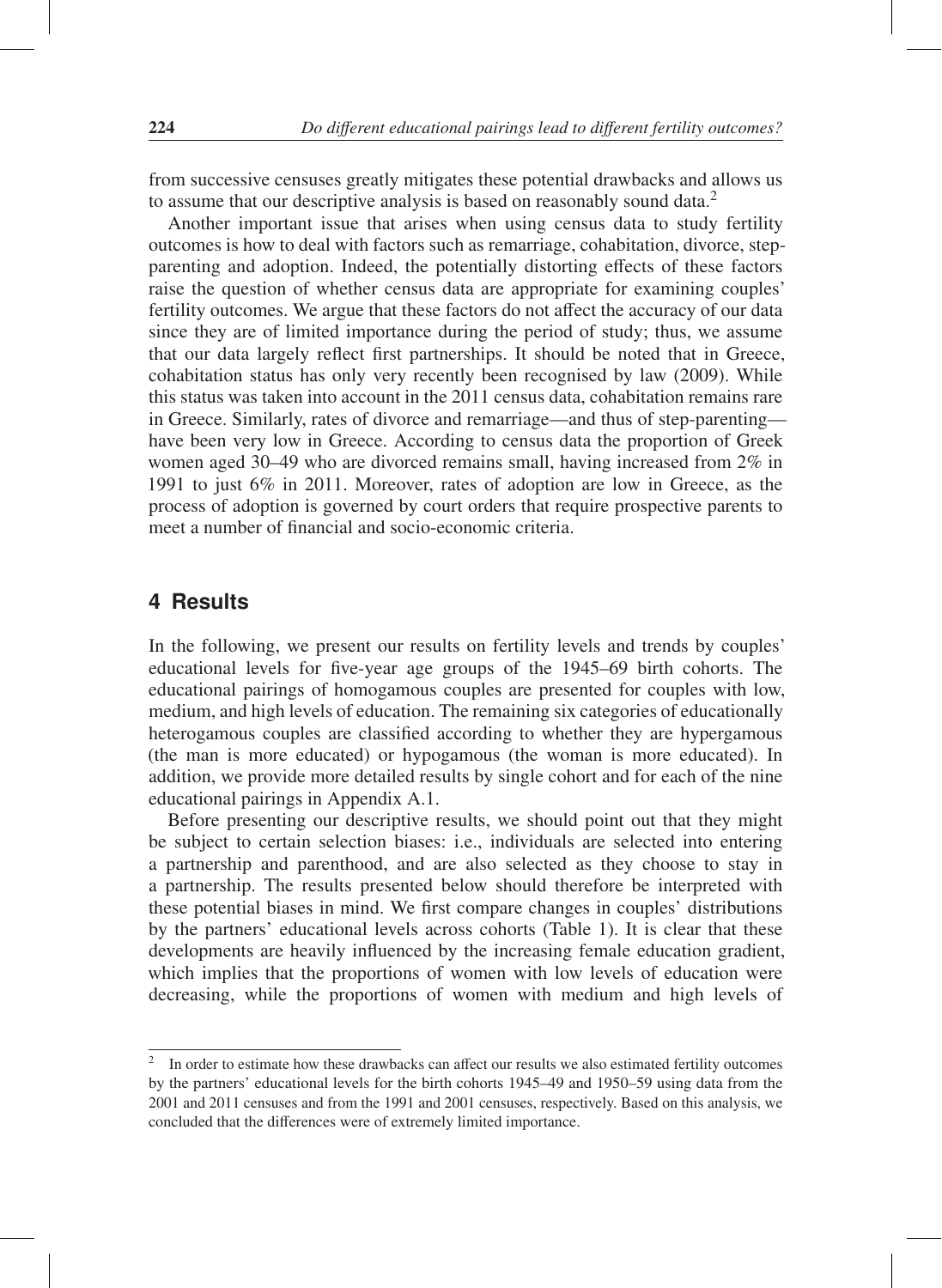| ını<br>я | 16 |  |
|----------|----|--|
|          |    |  |

Per cent distribution of partners' educational levels (five-year groups of the 1945–74 birth cohorts)

| Partners'           |          |                |                 | <b>Cohort groups</b> |         |         |
|---------------------|----------|----------------|-----------------|----------------------|---------|---------|
| educational levels* | 1945-49  |                | 1950-54 1955-59 | 1960-64              | 1965–69 | 1970-74 |
| Homogamy            | 77       | 70             | 66              | 63                   | 60      | 59      |
| Low                 | 60       | 47             | 38              | 33                   | 23      | 16      |
| Medium              | 10       | 13             | 17              | 17                   | 20      | 26      |
| High                | 6        | 9              | 10              | 13                   | 17      | 17      |
| Heterogamy          | 23       | 30             | 34              | 37                   | 40      | 41      |
| Hypergamy (man      | 17       | 19             | 21              | 18                   | 17      | 16      |
| more educated)      |          |                |                 |                      |         |         |
| Low_High            | 2        | $\overline{2}$ | 2               | $\overline{2}$       | 1       | 1       |
| Low_Medium          | 9        | 9              | 10              | 8                    |         | 6       |
| Medium_High         | 6        | 8              | 9               | 8                    | 8       | 9       |
| Hypogamy (woman     | 6        | 11             | 14              | 19                   | 24      | 25      |
| more educated)      |          |                |                 |                      |         |         |
| Low_High            | $\Omega$ | 1              | 1               | 2                    | 3       | 2       |
| Low_Medium          | 4        | 7              | 9               | 12                   | 13      | 14      |
| Medium_High         | 2        | 3              |                 | 5                    | 8       | 9       |

Source: Author's own estimations based on IPUMS data for the 1991 and 2001 censuses and on EL.STAT. data for the 2011 census.

∗We thank one of the reviewers who advised us to use the above-mentioned category coding and labels.

education were increasing. Homogamous couples became less common, declining from 77 per cent among the oldest couples (in which the female partner was born between 1945 and 1949) to 59 per cent among the youngest couples (in which the female partner was born between 1970 and 1974). Conversely, heterogamous couples became more common, increasing from 23 per cent among the oldest couples to 41 per cent among the youngest couples. There were also pronounced changes in the per cent distributions across homogamous couples: 60 per cent of the oldest couples, but just 16 per cent of the youngest couples, had low levels of education. By contrast, the shares of homogamous couples with medium or high levels of education grew across these cohorts, from 10 to 26 per cent and from six to 17 per cent, respectively. Hypogamous couples also became increasingly common: from the oldest to the youngest cohorts, there was an increase in the share of couples in which the woman had a high level of education and the man had medium level of education (from two to nine per cent), and in which the woman had a medium level of education and the man had a low level of education (from four to 14 per cent). Meanwhile, the share of hypergamous couples in which the man had a high level of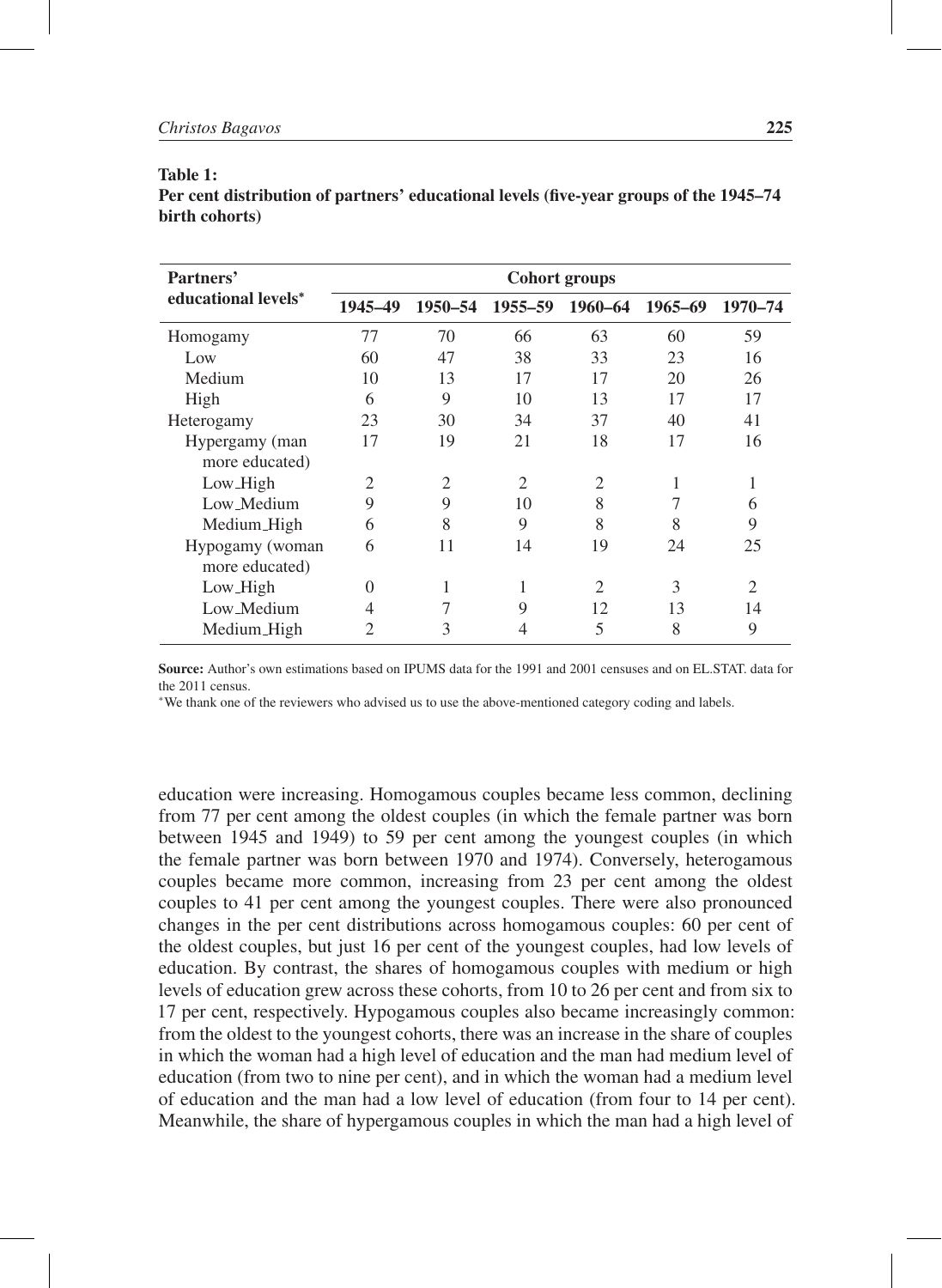| Partners'          |         |         | <b>Cohort groups</b> |         |         |
|--------------------|---------|---------|----------------------|---------|---------|
| educational levels | 1945-49 | 1950-54 | 1955-59              | 1960-64 | 1965–69 |
| Homogamy           | 2.21    | 2.17    | 2.15                 | 2.13    | 2.06    |
| Low                | 2.30    | 2.30    | 2.34                 | 2.33    | 2.33    |
| Medium             | 1.88    | 1.89    | 1.92                 | 1.93    | 1.90    |
| High               | 1.86    | 1.85    | 1.83                 | 1.88    | 1.88    |
| Heterogamy         | 2.00    | 1.99    | 1.99                 | 2.00    | 1.98    |
| <b>Hypogamy</b>    | 1.95    | 1.95    | 1.94                 | 1.99    | 1.96    |
| <b>Hypergamy</b>   | 2.02    | 2.01    | 2.02                 | 2.01    | 2.00    |
| Total*             | 2.16    | 2.11    | 2.09                 | 2.08    | 2.03    |

#### Table 2:

Mean number of children per women by educational pairing (five-year groups of the 1945–1969 birth cohorts)

Source: Author's own estimations based on IPUMS data for the 1991 and 2001 censuses and on EL.STAT. data for the 2011 census.

\*Based on women living in a couple at the time of the census.

education and the woman had a medium level of education increased slightly across these cohorts, from six to nine per cent.

Table 2 presents the levels of completed fertility by couples' educational levels across cohorts (see also Appendix A.1). The findings confirm our assumption that homogamous couples had higher completed fertility levels than heterogamous couples. However, this gap is attributable to the relatively high fertility levels (at about 2.3 children per woman) among less educated homogamous couples, since homogamous couples with medium and (in particular) high levels of education had lower fertility than any heterogamous pairing (hypergamy or hypogamy). When highly educated homogamous couples were considered as a reference category, we found that less educated homogamous couples had higher completed fertility levels (of around 24% to 28%) than highly educated homogamous couples; the fertility levels of the remaining educational pairings were also higher (the differences in the mean number of children varied from  $1\%$  to  $+10\%$ ) than the fertility levels of the highly educated homogamous couples.

Another noteworthy finding is that the nearly stable pattern of completed fertility by educational pairing contrasts to some extent with the decreasing trend in total cohort fertility from the cohorts born in the late 1940s to the cohorts born in the late 1960s (from 2.16 to 2.03 children per woman). We suggest that this result is related to compositional rather than to behavioural factors; in a context in which the relationship between completed fertility and couples' educational levels is stable, a decline in the share of the educational pairings with the highest fertility levels—here,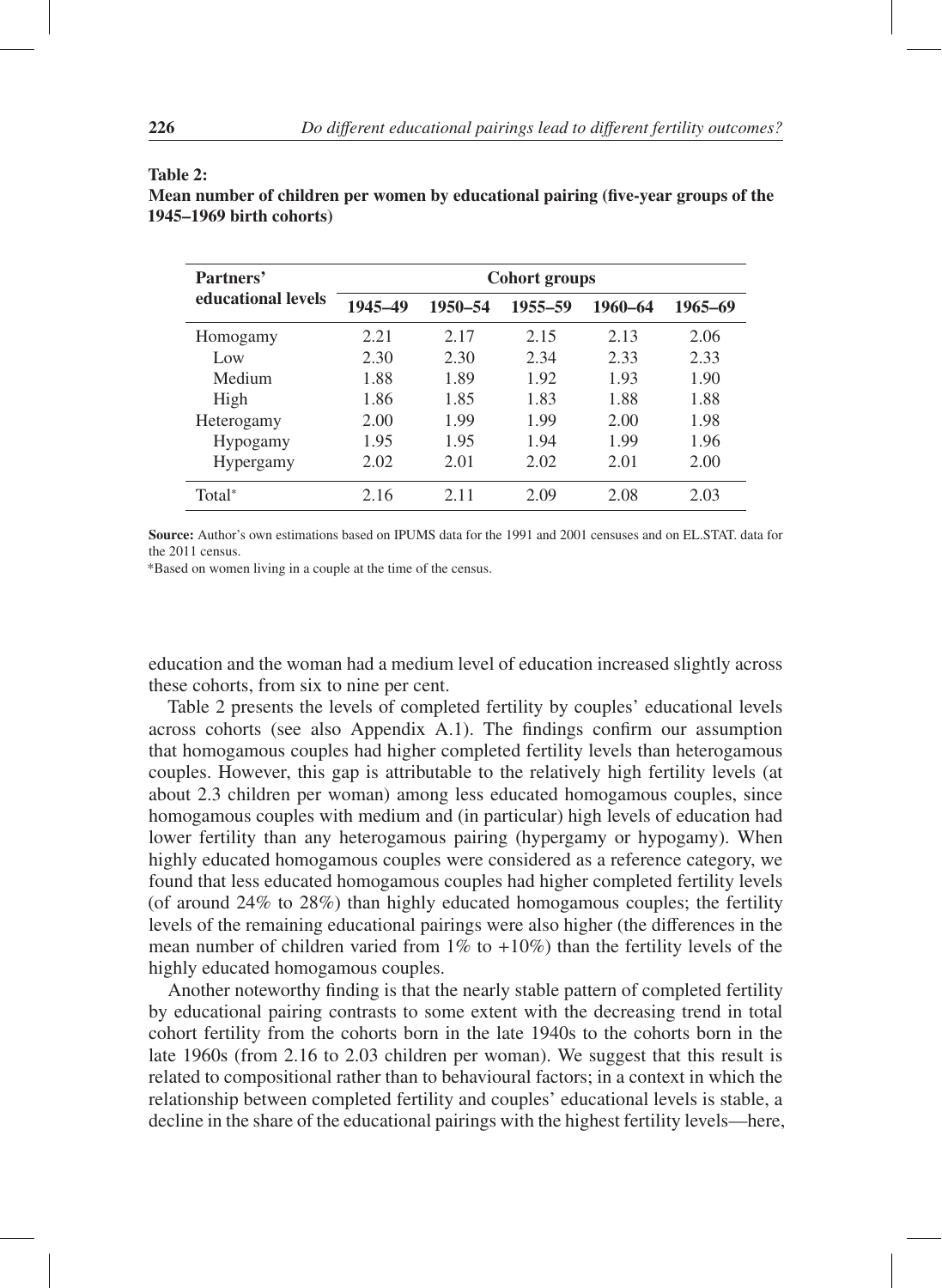the less educated homogamous couples—leads to a decline in total cohort fertility rates.

These findings also suggest that, even though the likelihood of entry into motherhood was similar across educational pairings, the timing of the first birth varied significantly across cohorts. In Figure 1a, we can see that the cumulative first birth probability among highly educated homogamous couples was comparable to that among the other educational pairings by age 30. At that age, highly educated homogamous were substantially less likely than other educational pairings to have entered parenthood. In addition, the differences in the first birth risks of highly educated homogamous couples and of the remaining educational pairings increased sharply across cohorts; whereas the differentials in first birth intensity ranged from around one (no difference) to almost 1.4 for the oldest cohorts, the corresponding figures for the youngest cohorts born in the late 1960s varied from 1.4 to 1.8. As expected, we found that the differentials in first childbearing were more pronounced between highly educated homogamous couples and the educational pairings that had the highest levels of completed fertility; namely, the less educated homogamous couples.

Surprisingly, however, the proportions of women who had had a first birth by the end of their reproductive lifetime differed little across cohorts and by couples' educational levels (Figure 1b). In other words, women were equally likely to have become a mother regardless of their educational pairing or birth cohort. Indeed, the differentials between highly educated homogamous couples and other educational pairings in terms of entry into parenthood were related almost exclusively to the timing, not to the quantum, of first-birth risk. This finding is clearly reflected in the changes in the figures for the mean age at first childbearing (Table 3). A transition from early to late first motherhood for the cohorts born before and after 1960 was detected for all women living in a couple. The mean age at first birth was 24.7 for the 1945–49 birth cohorts, 24 for the cohorts born in the late 1950s, and 26.1 for the cohorts born in the late 1960s. This overall shift towards having the first child at older ages was evident for all educational pairings, with the notable exception of the women in a less educated homogamous couple, among whom the first birth schedule remained rather stable. In addition, large differences in the mean age at first birth can be seen across cohorts and educational pairings. When we compared other educational pairings and highly educated homogamous couples, we found that the differences in the entry into parenthood ranged from two to five years among the 1945–49 cohorts, and from 3.3 to 8.7 years among the cohorts born in the second half of the 1960s. The differentials were smallest relative to hypogamous couples, and were largest relative to less educated homogamous couples.

Table 4 shows that differences in completed fertility levels between homogamous couples with high and low levels of education are attributable to the higher probabilities among the latter than among the former group of having a second or a third child. We also note that highly educated homogamous couples clearly had lower third-birth probabilities than hypergamous and hypogamous couples; and that these differences, while small, account for the gap in completed fertility. However,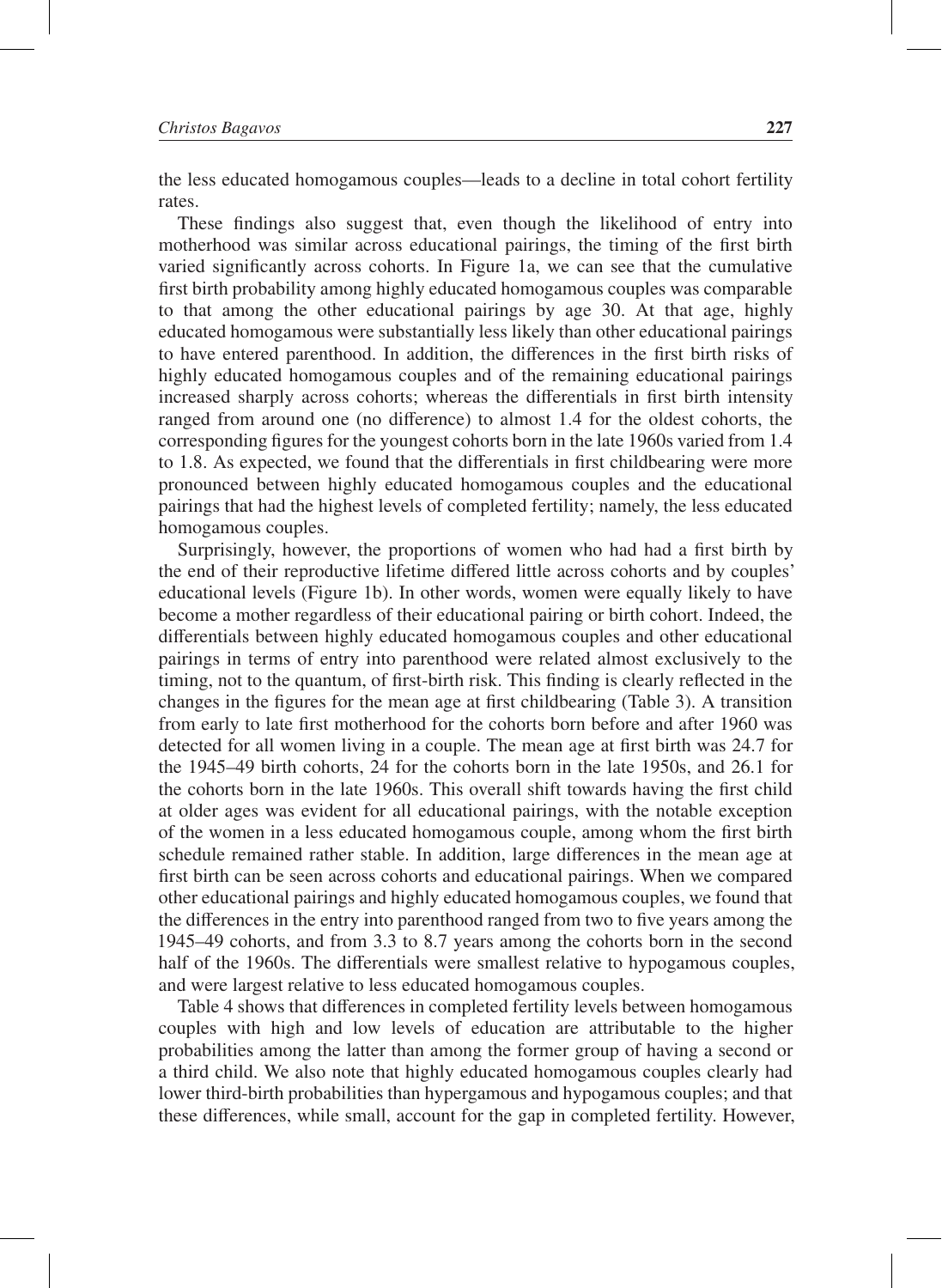#### Figure 1:

Cumulative first birth probability by ages 30 and 42 (five-year groups of the 1945–1969 birth cohorts) - (Index 1 for highly educated homogamous couples)



Source: Author's own estimations based on IPUMS data for the 1991 and 2001 censuses and on EL.STAT. data for the 2011 census.

we should also point out that the differences in the likelihood of having a third child between highly educated couples and the other educational pairings decreased over time and across cohorts.

Another interesting aspect of these fertility patterns is that because highly educated homogamous couples delayed their entry into parenthood, they also had a shorter effective reproductive lifetime (estimated by the difference between the mean age at the last and the first birth). Figure 2 shows that these couples had a shorter average reproductive period than all of the other couples. The differences in reproductive lifetime were most pronounced when we compared these couples with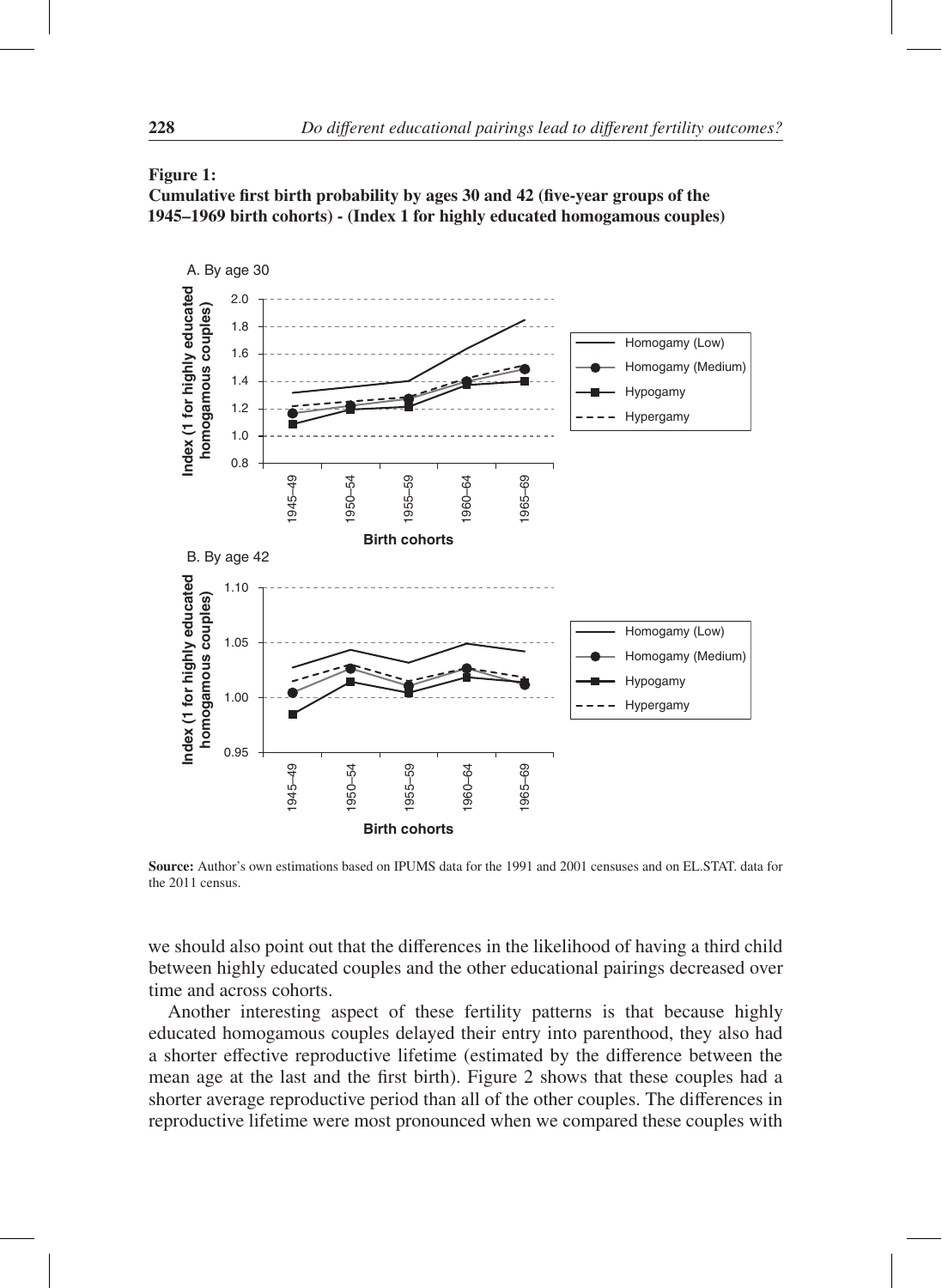### Table 3:

Mean age at first birth by educational pairing (five-year groups of the 1945–1969 birth cohorts)

| Partners'          |         |         | <b>Cohort groups</b> |         |         |
|--------------------|---------|---------|----------------------|---------|---------|
| educational levels | 1945-49 | 1950–54 | 1955-59              | 1960–64 | 1965–69 |
| Homogamy (Low)     | 23.6    | 22.6    | 21.7                 | 21.7    | 21.8    |
| Homogamy (Medium)  | 26.2    | 25.6    | 24.9                 | 25.7    | 26.6    |
| Homogamy (High)    | 28.7    | 28.7    | 28.5                 | 29.9    | 30.5    |
| Hypogamy           | 26.6    | 25.7    | 25.2                 | 25.8    | 27.2    |
| <b>Hypergamy</b>   | 25.3    | 24.9    | 24.2                 | 25.0    | 25.8    |
| Total              | 24.7    | 24.3    | 24.0                 | 24.8    | 26.1    |

Source: Author's own estimations based on IPUMS data for the 1991 and 2001 censuses and on EL.STAT. data for the 2011 census.

#### Table 4:

#### Cumulative second and third birth probabilities by educational pairing (five-year groups of the 1945–1969 birth cohorts)

| Partners'          |         |         | Cohort groups         |         |         |
|--------------------|---------|---------|-----------------------|---------|---------|
| educational levels | 1945-49 | 1950-54 | 1955-59               | 1960-64 | 1965-69 |
|                    |         |         | 2nd birth probability |         |         |
| Homogamy (Low)     | 0.91    | 0.90    | 0.91                  | 0.90    | 0.89    |
| Homogamy (Medium)  | 0.82    | 0.82    | 0.82                  | 0.81    | 0.79    |
| Homogamy (High)    | 0.81    | 0.80    | 0.78                  | 0.77    | 0.77    |
| Hypogamy           | 0.83    | 0.83    | 0.82                  | 0.83    | 0.81    |
| Hypergamy          | 0.86    | 0.84    | 0.85                  | 0.83    | 0.81    |
| Total              | 0.88    | 0.86    | 0.86                  | 0.84    | 0.82    |
|                    |         |         | 3rd birth probability |         |         |
| Homogamy (Low)     | 0.38    | 0.38    | 0.38                  | 0.37    | 0.38    |
| Homogamy (Medium)  | 0.20    | 0.18    | 0.20                  | 0.20    | 0.21    |
| Homogamy (High)    | 0.19    | 0.18    | 0.19                  | 0.20    | 0.22    |
| Hypogamy           | 0.25    | 0.25    | 0.23                  | 0.23    | 0.24    |
| <b>Hypergamy</b>   | 0.27    | 0.25    | 0.24                  | 0.24    | 0.26    |
| Total              | 0.32    | 0.30    | 0.28                  | 0.27    | 0.27    |

Source: Author's own estimations based on IPUMS data for the 1991 and 2001 censuses and on EL.STAT. data for the 2011 census.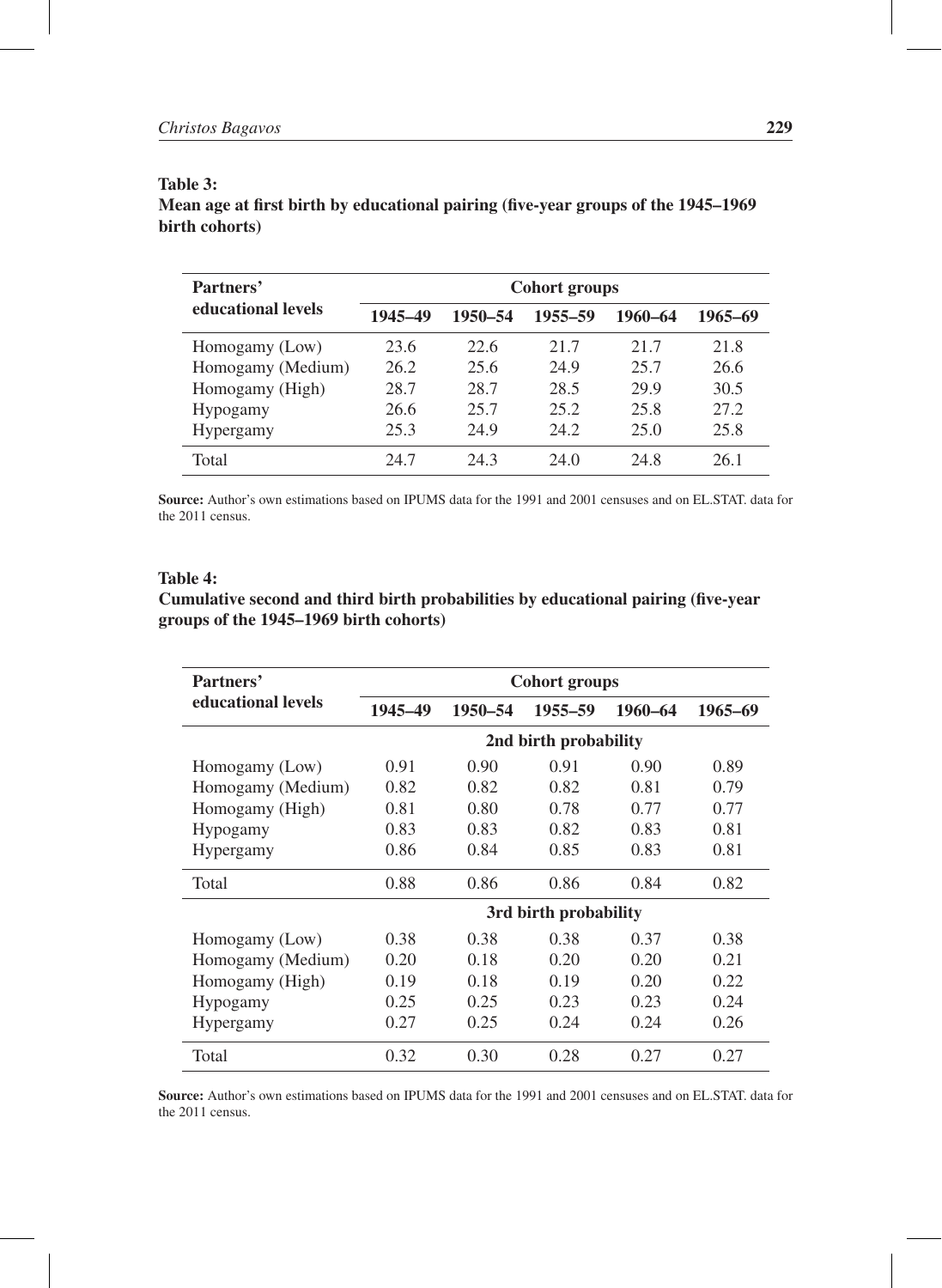#### Figure 2:

Differences in the effective reproductive lifetime\* between highly educated homogamous couples and other educational pairings (in years) - (five-year groups of the 1945–1969 birth cohorts)



Source: Author's own estimations based on IPUMS data for the 1991 and 2001 censuses and on EL.STAT. data for the 2011 census.

\*Difference between the mean ages at the last and the first birth

less educated homogamous couples (between 1.3 and 1.8 years), and were smaller when we compared these couples with the other educational pairings (between onequarter and less than one year).

## **5 Conclusions and discussion**

We used census data to analyse fertility patterns by couples' educational levels for female birth cohorts born between 1945 and 1969. In line with recent studies (Esteve et al. 2012; Van Bavel, 2012; Grow and Van Bavel 2015), we found that the increase in female educational levels was accompanied by an increase in the incidence of hypogamy (the woman is more educated than the man) and of medium and high homogamy. This finding suggests a shift away from the traditional pattern of educational hypergamy (women marrying up).

The findings indicate that the homogamous couples tended to have higher completed fertility than heterogamous couples. Nevertheless, this result relied on the relatively high fertility levels among the less educated homogamous partners, as the homogamous couples with medium and (in particular) high levels of education had lower fertility than any other educationally heterogamous pairing (hypergamy or hypogamy).

The differentials in fertility patterns by couples' levels of education appear to be related more to the tempo than the quantum of fertility, with the notable exception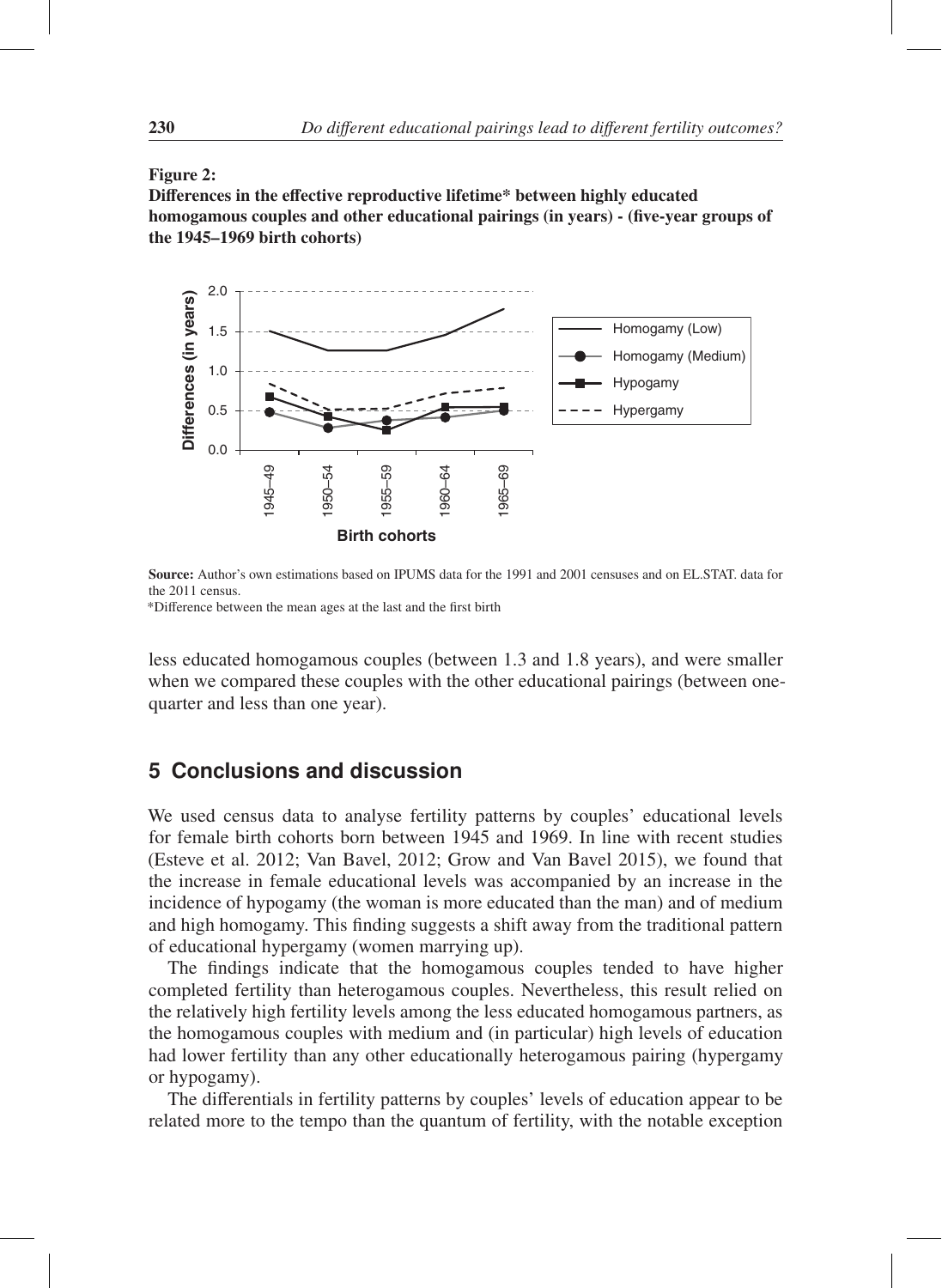of the completed fertility levels among less educated homogamous couples. Across all birth cohorts, the completed fertility levels were around 25% higher among this particular educational pairing than among the other educational pairings. This gap was based on different probabilities of having a second or a third birth, but not on the probability of having a first birth. In fact, the chances of having a first birth were almost equal across educational pairings and birth cohorts. It is, however, clear that entry into motherhood occurred at the highest ages among the highly educated homogamous couples. In addition, our findings suggest that the differences in the timing of first childbearing between highly and less educated homogamous couples became more pronounced, while the differences between these couples and the remaining educational pairings remained at rather constant levels.

Our finding that the highly educated homogamous partners entered parenthood relatively late in life is in line with previous empirical results (Corijn et al. 1996; Nitsche et al. 2015). In addition, our finding that the discrepancies in the mean age at first motherhood increased between highly educated and less educated homogamous couples is similar to a conclusion reached by Rendall and colleagues (2010) in their analysis of the link between women's educational levels and fertility in Greece. However, we are taking their findings a step further by arguing that their results are probably more closely related to differences in the first birth rates between highly and less educated homogamous couples than between highly and less educated women. Our results on similar distributions of childlessness by couples' educational levels and birth cohorts contrast with those of other studies (Wirth 2007, cited by Nitsche et al. 2015; Bauer and Jacob 2009). While contextual factors may play a role, these discrepancies are probably related to our decision to examine permanently childless women instead of the proportion of childless women at an age that does not necessarily mark the end of the reproductive lifetime.

The trend towards low fertility among highly educated homogamous couples appears to run counter to the ongoing transformation of gender roles and relations, which can be seen as a precondition for gender egalitarianism, and which could in turn lead to higher fertility. Nevertheless, increasing female educational levels do not necessarily translate into the levels of gender equality that are expected by highly educated women. It has been asserted that a sufficient level of gender equity is a necessary precondition for more fertility (Esping-Andersen and Billari 2015), but achieving gender equity is a long-term process that involves adapting social institutions and family relationships to meet the new expectations. Over time, movement towards gender equality may be expected to result in higher fertility. However, it is important to keep in mind that gender equality has three dimensions: employment, financial resources, and family work. Thus, gender equality does not simply mean 'sameness of distribution', but encompasses the ability to maintain a household, the degree of agency, the capability to choose, and the degree of gender equity in household and care work (Neyer et al. 2013). Highly educated 'power couples' (Dribe and Stanfors 2010) in Sweden have likely come close to achieving gender equality, which may be why they have high fertility levels. But the highly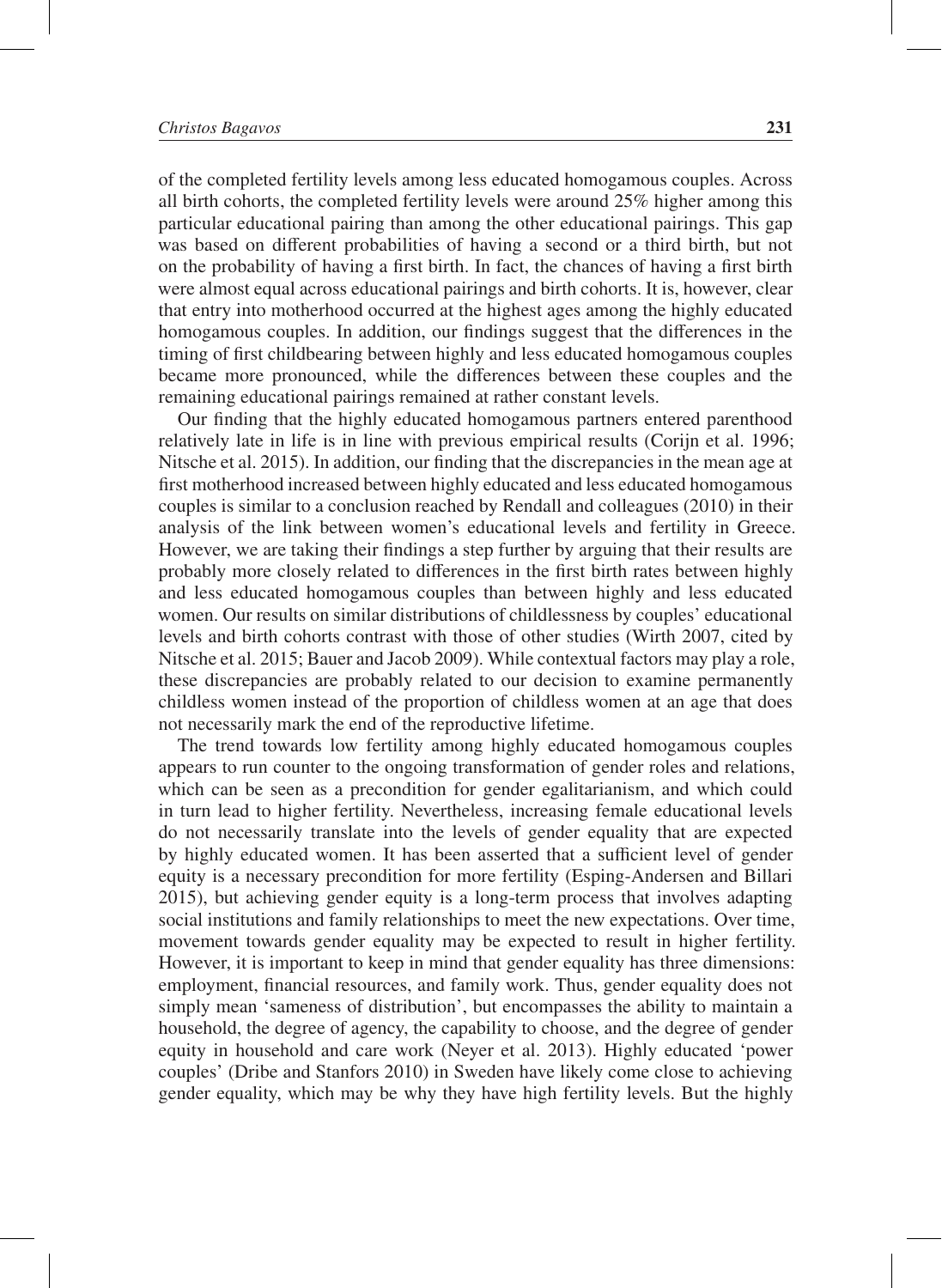educated homogamous couples of our birth cohorts in Greece appear to have made less progress in several key dimensions of gender equality.

In addition, institutional aspects of fertility, and particularly the lack of adequate policies supporting women in combining employment with motherhood, likely contribute substantially to both the very late timing of entry into motherhood and the low fertility levels among highly educated homogamous couples. A number of studies have suggested that family policies mediate the growth of socio-economic differentials in fertility (Schulze and Tyrell 2002), and that fertility is positively related to policies that make it easier for women to balance their work and family responsibilities (Thévenon 2011). In a conservative 'southern European' family policy model, such as that of Greece, the low level of institutional compatibility between family and employment appears to lead highly educated women to delay childbearing (Rendall et al. 2010), and is probably the main reason for the late and relatively low fertility among highly educated homogamous Greek couples.

However, the extent to which gender equality is associated with fertility may depend on people's perceptions of gender equality, and on how those perceptions align with their values. This dynamic is probably behind our finding that less educated homogamous couples had the highest fertility levels. While this result may appear to contradict micro-economic models of the family, it does not necessarily indicate that there is no task specialisation between less educated partners. However, it is very likely that among these couples this task specialisation process is determined not by an (economic) rationale, but by their adherence to traditional gender roles; i.e., to the assumption that the man will participate in the labour market and the woman will handle the family work responsibilities. Indeed, if this one(male)-breadwinner model is perceived as fair and just by less educated partners who share traditional values, these couples may be expected to have relatively high fertility, despite the persistence of gender inequality. Moreover, selection effects probably apply to this particular educational pairing, whereby less educated partners become more selective across cohorts, specifically with regard to observed and perceived gender equality and attitudes towards paid and unpaid work, which may in turn lead to higher levels of completed fertility.

One limitation of our study, which is indeed characteristic of the cohort perspective, is that it does not take into consideration the most recent socioeconomic developments in Greece. The reproductive behaviour of the birth cohorts we studied occurred in a context in which the changes in gender roles had been modest; i.e., in a transitional period in terms of gender egalitarianism. Thus, the fertility behaviour of the cohorts may have been more affected by gender equality expectations than by the ongoing changes in gender equality in employment, financial resources, and family work. In other words, the differences in fertility levels by the partners' educational levels could display different patterns among the cohorts born in 1970 onwards, and particularly among highly educated women with an equally or less educated male partner. Future research should address these issues, and especially the shifts in male and female breadwinning patterns.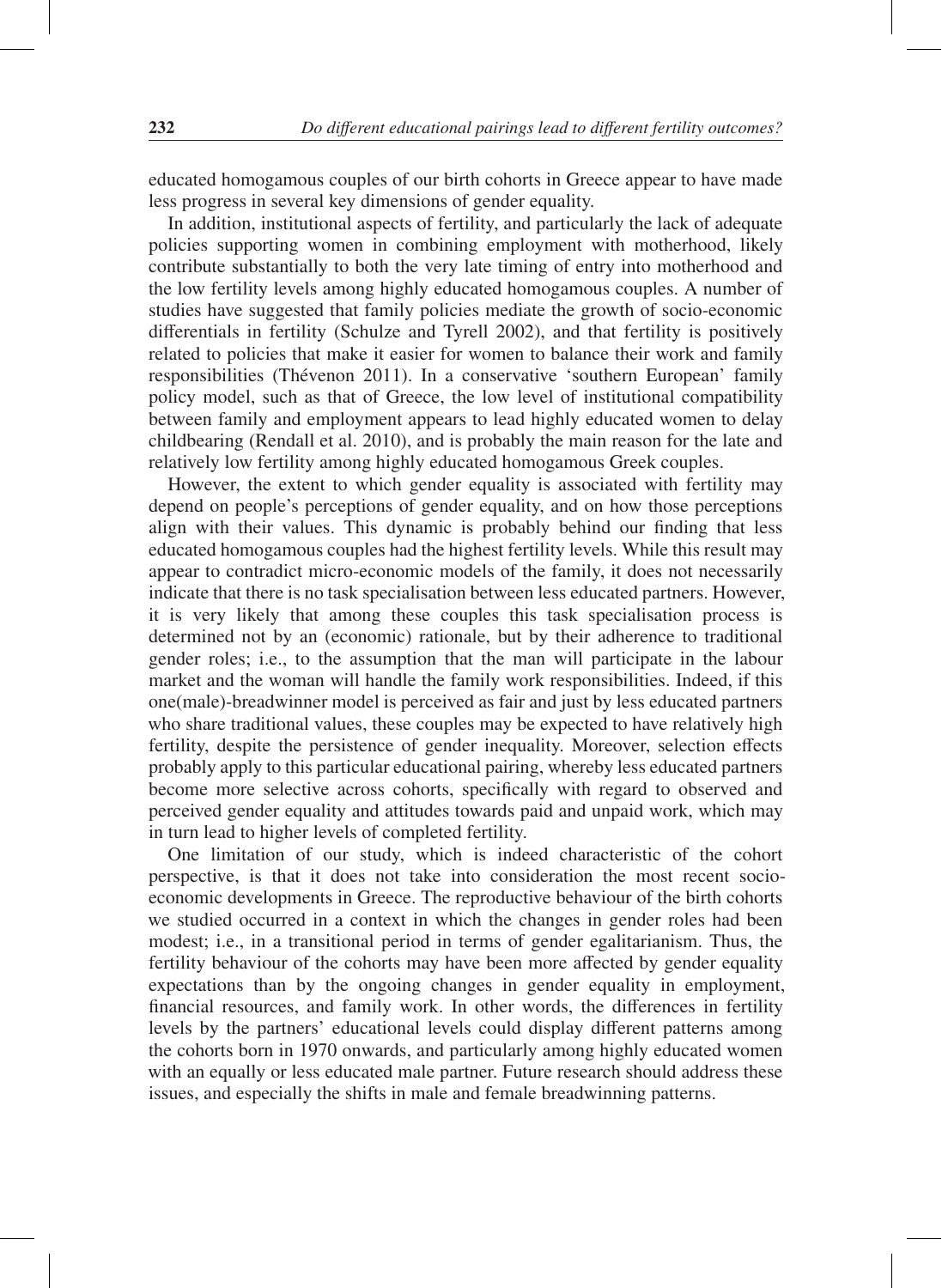A further limitation of our study lies in the data we used for the estimations. Fertility patterns by the couples' educational levels were investigated using data on the fertility of women who were in an educationally dissimilar couple. Accordingly, our fertility indicators provide more information about the female than the male partners, and mainly reflect the fertility of women living in a couple, rather than the fertility of couples as such.

However, we believe that educational pairing is likely to be an important topic in the investigation of human reproduction, particularly given that the increase in female educational levels and the shifts in traditional gender roles are leading to changes in fertility decision-making processes. Our cohort approach provides useful insights into how differences in fertility are associated with couples' educational levels, an issue that has seldom been analysed in the previous demographic literature. Our approach makes it possible to estimate different fertility schedules with respect to entry into parenthood, fertility by birth order, and completed cohort fertility for various educational pairings. Thus, our study contributes to the discussion on the role of couples' educational attainment in shaping fertility outcomes.

#### **Acknowledgments**

The author would like to thank IPUMS International and the Hellenic Statistical Authority (EL.STAT.), and particularly S. Kouziou, for providing the data. Helpful comments from two external reviewers, editors, participants in the conference on education and reproduction in low-fertility settings organised by the Vienna Institute of Demography (2–4 December 2015), Werner Richter, and Kate Michalopoulou are also gratefully acknowledged.

#### **References**

- Bagavos C. 2010. Education and childlessness: the relationship between educational field, educational level, employment and childlessness among Greek women born in 1955–1959. *Vienna Yearbook of Population Research* 8, 51–75.
- Bagavos C. and A. Tragaki 2014. Economic uncertainty and fertility outcomes in Greece: the "structural"-"distributional" effect of education level and employment status on male and female fertility levels. Paper presented at the European Population Conference 2014, Budapest, 25–28 June.
- Bauer G. and M. Jacob 2009. The influence of partners' education on family formation Equalsoc Working Paper 2009/4. http://www.researchgate.net/publication/228388443.
- Becker G. S. 1960. An economic analysis of fertility. In *Demographic and Economic Change in Developed Countries*, ed. G. S. Becker 209–231. Princeton University Press.
- Becker G. S. 1993. *A treatise on the family*. Enlarged edition. Cambridge, MA: First Harvard University Press.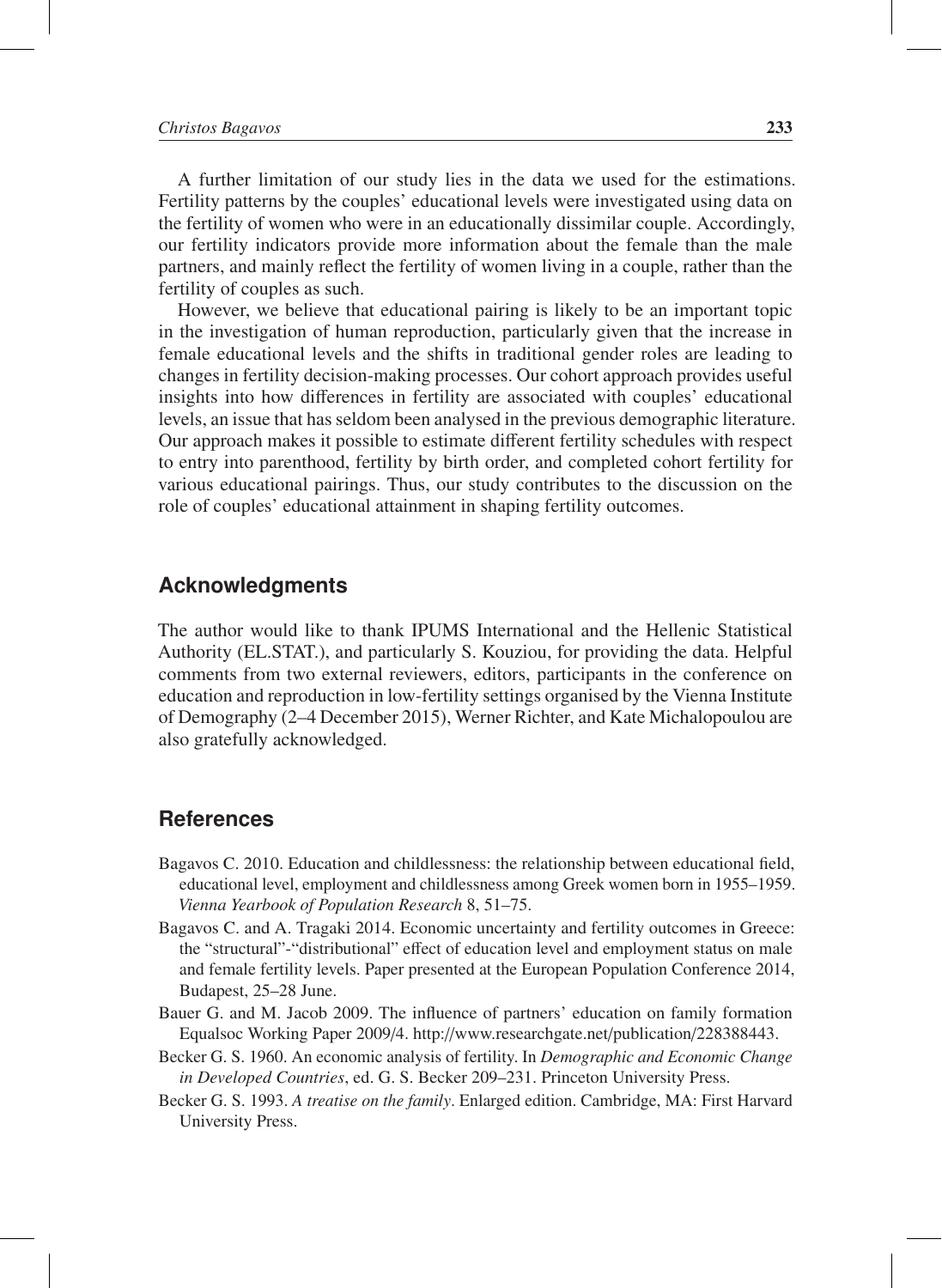- Chen R. B. and S. P. Morgan 1991. Recent trends in the timing of first births in the United States, *Demography* 28(4): 513–533.
- Corijn M., A. Liefbroer and J. de Jong Gierveld 1996. It Takes Two to Tango, Doesn't It?. The Influence of Couple Characteristics on the Timing of the First Child. *Journal of Marriage and the Family* 59(1): 117–126.
- Dribe M. and M. Stanfors 2010. Family life in power couples. Continued childbearing and union stability among the educational elite in Sweden, 1991–2005. *Demographic Research* 23(30): 847–877.
- EL.STAT 2015. 2011 Census data. Obtained by http://www.statistics.gr/el/ statistical-data-request, after special request.
- Esping-Andersen G. and F. C. Billari 2015. Re-theorizing Family Demographics. *Population and Development Review* 41(1): 1–31.
- Esteve A., J. García-Román and I. Permanyer 2012. The gender-gap reversal in education and its effect on union formation: The end of hypergamy? *Population and Development Review* 38(3): 535–546.
- Fraser N. 1994. After the family wage: Gender equity and the welfare state. *Political Theory* 22(4): 591–618.
- Grow A. and J. Van Bavel 2015. Assortative mating and the reversal of gender inequality in education in Europe: An agent-based model. *PLOS One*, http://www.plosone.org/article/ fetchObject.action?uri=info:doi/10.1371/journal.pone.0127806&representation=PDF.
- Hener T. 2010. Do couples bargain over fertility? Evidence based on child preference data. Ifo Working Paper No. 92. https://www.cesifo-group.de/portal/page/portal/ 96878EC443EB4BE6E04400144FAFBA7C.
- Hoem J., G. Neyer and G. Andersson 2006. Education and childlessness: The relationship between educational field, educational level, and childlessness among Swedish women born in 1955–59, *Demographic Research* 14(15): 331–380.
- Huber S. and M. Fieder 2011. Educational homogamy lowers the odds of reproductive failure. *PLoS* 6(7): 1–6.
- IPUMS 2015. 1991 and 2001 censuses data for Greece. Obtained by https://international. ipums.org/international/ upon special request.
- Kalmijn, M. 1991. Shifting boundaries: Trends in religious and educational homogamy. *American Sociological Review* 56(6): 786–800.
- Klesment M. and J. Van Bavel 2015. The reversal of the gender gap in education and female breadwinners in Europe. Families And Societies Working Paper 26. Stockholm University, Department of Sociology. http://www.familiesandsocieties.eu/wp-content/uploads/2015/ 01/WP26KlesmentVanBavel.pdf.
- Kravdal Ø. and R. R. Rindfuss 2008. Changing relationships between education and fertility a study of women and men born 1940–64. *American Sociological Review* 73(5): 854–873.
- Lagoudakou, K. and C. Bagavos 2016. Economic crisis and changes in life cycle stages of individuals: a temporal and spatial approach with the application of Sullivan method. Paper presented at the International Conference Journées Internationales du Travail, Athens, 11–14 May.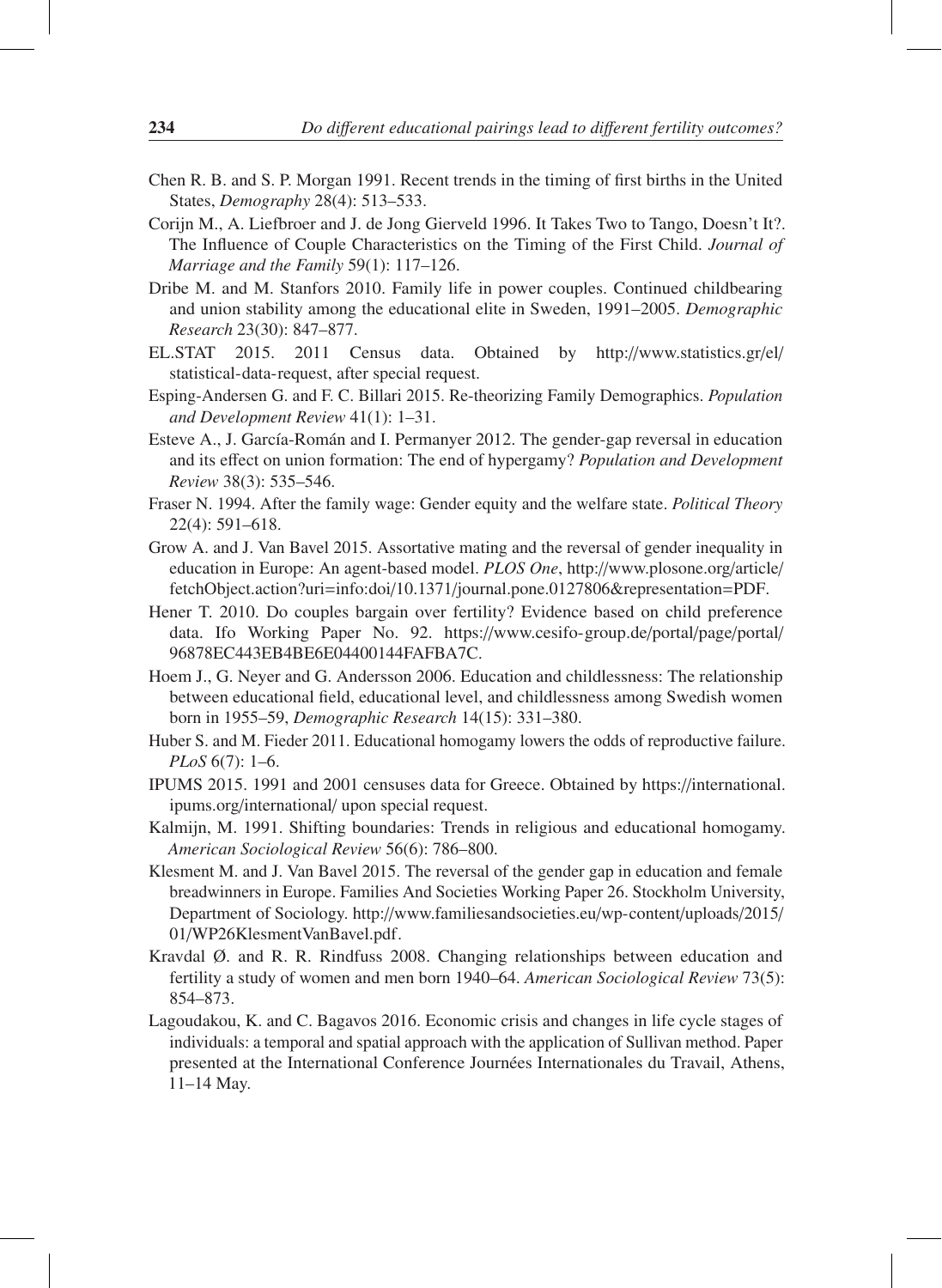- Lesthaeghe R. 1995. The second demographic transition in Western countries: an interpretation. In *Gender and family change in industrialized countries*, ed. K. O. Mason and A.-M. Jensen, 17–62. Oxford: Clarendon Press.
- Mascie-Taylor C. G. N. 1986. Assortative mating and differential fertility. *Biology and Society* 3(4): 167–170.
- McDonald P. 2000a. Gender equity, social institutions and the future of fertility. *Journal of Population, Research* 17(1): 1–16.
- McDonald P. 2000b. Gender equity in theories of fertility transition. *Population and Development Review* 26(3): 427–439.
- Neyer G., T. Lappegard and D. Vignoli 2013. Gender equality and fertility: Which gender equality matters? *European Journal of Population* 29(3): 245–272.
- Nisén J., P. Martikainen, K. Silventoinen and M. Myrskylä 2014. Age-specific fertility by educational level in the Finnish male cohort born 1940–1950. *Demographic Research* 31(5): 119–136.
- Nitsche N., A. Matysiak, J. Van Bavel and D. Vignoli 2015. *Partners' educational pairings and fertility across Europe*. Families and Societies Working Papers Series, n. 38. http:// www.familiesandsocieties.eu/wp-content/uploads/2015/06/WP38NitscheEtAl2015.pdf.
- Oppenheimer V. K. 1997. Women's employment and the gain to marriage: The specialization and trading model. *Annual review of sociology* 23: 431–453.
- Rendall M., E. Aracil, C. Bagavos, C. Couet, A. Derose, P. Digiulio, T. Lappegård, I. Robert-Bobée, M. Rønsen, S. Smallwood and G. Verropoulou 2010. Increasingly heterogeneous ages at first birth by education in Southern European and Anglo-American familypolicy regimes: A seven-country comparison by birth cohort. *Population Studies* 64(3): 209–227.
- Schulze H. and H. Tyrell 2002. What happened to the European family in the 1980s? The polarization between the family and other forms of private life. In *Family life and family policies in Europe*, Volume 2, Problems and Issues in Comparative Perspective, ed. F. Kaufmann, A. Kuijsten, H. Schulze and K. P. Strohmeier, 69–119. Oxford: Oxford University Press.
- Sobotka T., E. Beaujouan K. Neels, R. R. Rindfuss and Z. Brzozowska 2015. Education and fertility in low-fertility countries: A long-term perspective. Paper presented at the International Conference on Education and Reproduction in Low-Fertility Settings, Vienna, 2–4 December 2015.
- Sorenson A. M. 1989. Husbands' and wives' characteristics and fertility decisions: A diagonal mobility model. *Demography* 26(1): 125–135.
- Testa M. R., L. Cavalli and A. Rosina 2014. The effect of couple disagreement about childtiming intentions: A parity-specific approach. *Population and Development Review* 40(1): 31–53.
- Thévenon O. 2011. Family policies in OECD countries: A comparative analysis, *Population and Development Review* 37(1): 57–87.
- Thomson, E. 1990. Two in one: structural models of couple behaviour. In *Family variables: Conceptualization, measurement and use*, ed. C. W. Draper and A. C. Marcos, 129–142. Newbury Park, CA: Sage.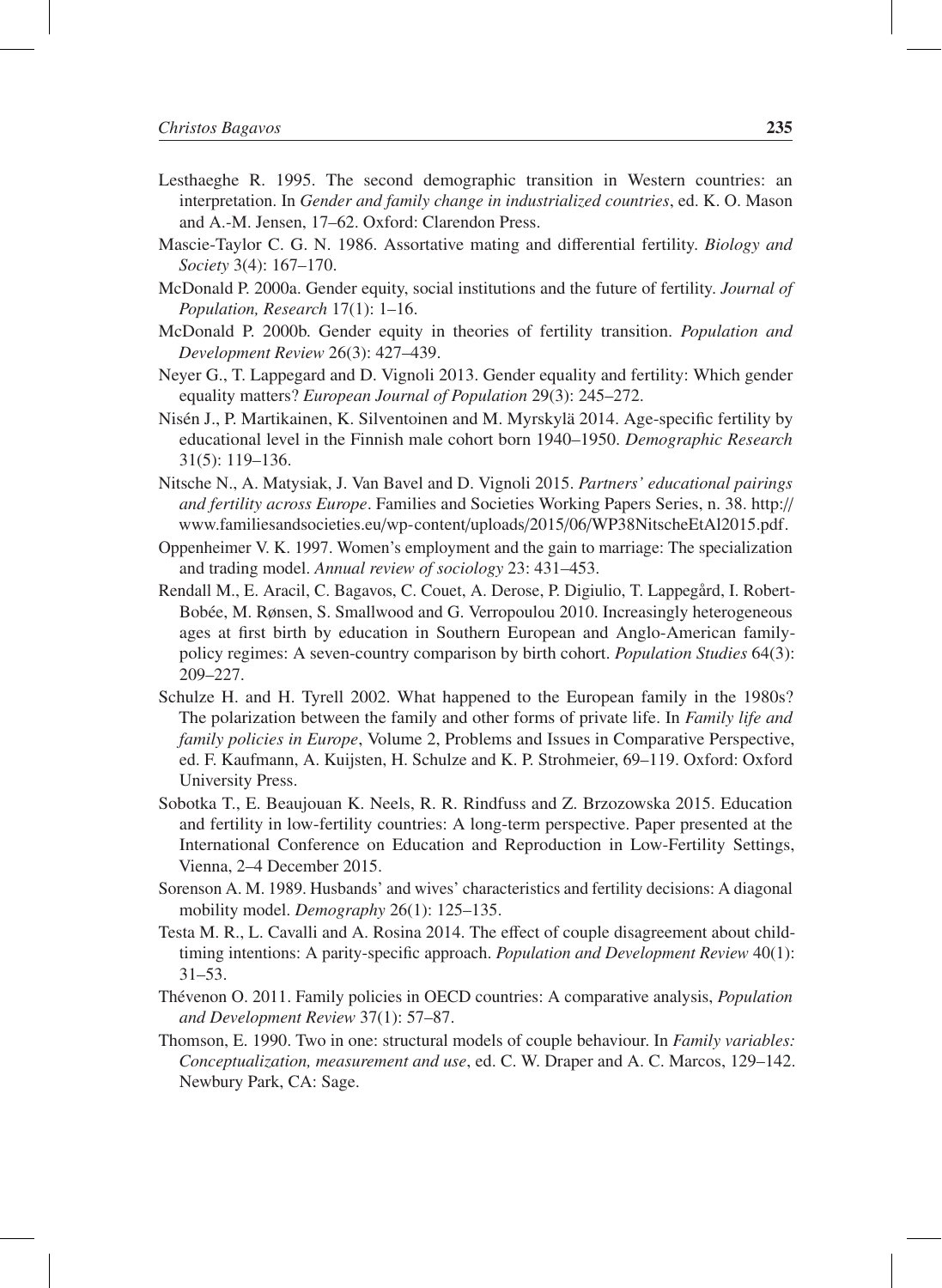- Thomson E. 1997. Couple childbearing desires, intentions, and births. *Demography* 34(3): 343–354.
- Thomson E., M. Winkler-Dworak and S. Kennedy 2013. The standard family life course: An Assessment of variability in life course pathways. In *Negotiating the life course: Stability and change in life pathways*, ed. A. Evans and J. Baxter, 35–52. Dordrecht: Springer.
- Tragaki A. and C. Bagavos 2014. Male fertility in Greece: trends and differentials by education level and employment status. *Demographic Research* 31(6): 137–160.
- Tsimbos C. 2006. The Impact of migration on growth and ageing of the population in a new receiving country: The case of Greece, *International Migration* 44(4): 231–254.
- Van Bavel J. 2010. Choice of study discipline and the postponement of motherhood in Europe: the impact of expected earnings, gender composition and family attitudes, *Demography* 47(2): 439–458.
- Van Bavel J. 2012. The reversal of gender inequality in education, union formation and fertility in Europe. *Vienna Yearbook of Population Research* 10: 127–154.
- Wirth H. 2007. Kinderlosigkeit von hochqualifizierten Frauen und Männern im Paarkontext – Eine Folge von Bildungshomogamie? In *Ein Leben ohne Kinder. Kinderlosigkeit in Deutschland*, ed. K. Dirk and M. Kreyenfeld, 137–170. Wiesbaden: VS Verlag.
- Wood J., K. Neels and T. Kil 2014. The educational gradient of childlessness and cohort parity progression in 14 low-fertility countries. *Demographic Research* 31(46): 1365–1416.
- Zhang L. 2011. *Male fertility patterns and determinants*. The Springer Series on Demographic Methods and Population Analysis 27. Springer editions.